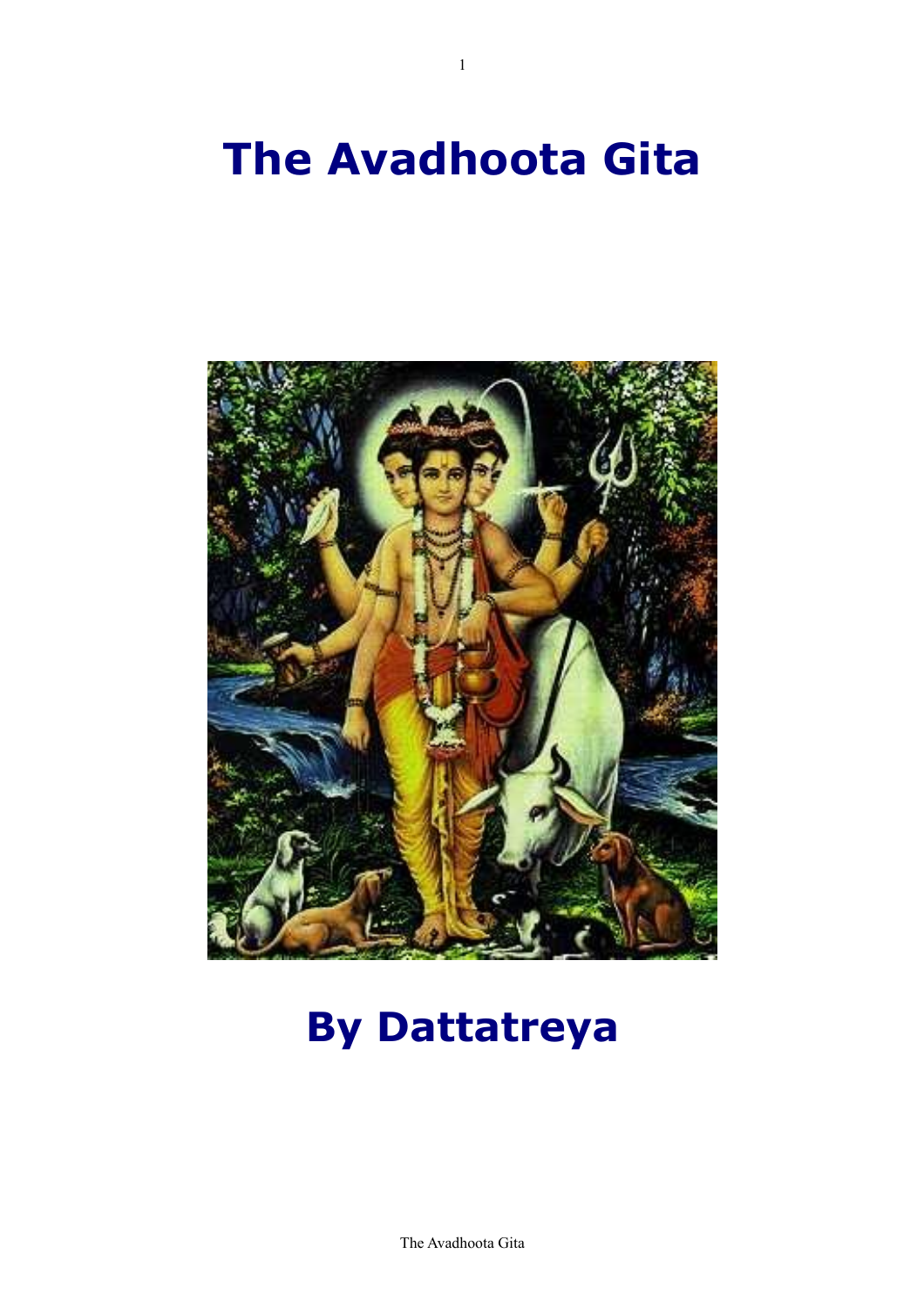#### **The Avadhoota Gita**

The Avadhoota Gita is writen by Sage Dattatreya. Dattatreya is regarded by many as the foremost incarnation. He was the combined incarnation of Brahma, Vishnu and Shiva. His narration was recorded by his two deciples Swami and Kartika. It is undoubtedly one of the ancient most Hinhu Scriptures. Dattatreya belonged to the ancient Vedic period as there is a **[Dattatreya Upanishad](http://www.astrojyoti.com/dattatreyaupanishad.htm)** in the Atharvaveda. He is definitely before the Ramayana period as it is mentioned that Dattatreya taught the Shodanyasa of Srividya to Lord Parashurama, who was before Lord Rama. He also taught the Asthanga Yoga to Patanjali, who then wrote the famous Patanjali Yoga Sutras. The Avadhoota Gita is regarded by almost all sages as the greatest treatise on Advaita Vedanta. Some are of the openion that Dattatreya was the originator of Tantra.

Legends about his birth are many and varied, and the place he died is unknown. It is stated that he was born on Wednesday, the 14th day of the Full Moon in the month of Margashirsha, but of year and place there is no reliable information. Scholars speculate it must have been not less than 5000 B.C, or even earlier.

Swami Vivekananda once said of the Avadhoota Gita, 'Men like the one who wrote this song keep religion alive. They have actually self-realized; they care for nothing, feel nothing done to the body, care not for heat, cold, danger, or anything. They sit still enjoying the bliss of Brahman.'

The story of Dattatreya is told in many Puranas. The story from Markandeya purana, chapter 15, is as follows:

A brahmin named Kaushika was enchanted by a courtesan and lost his wealth, health etc. However, his wife, Shandili was faithful to him. She even carried him on her shoulders to the courtesan's place. Once, by mistake, she stepped on Sage Mandavya and the sage cursed both of them to die by sunrise. Shandili prayed and appealed that the sun may never rise so that her husband would live. Her prayer was answered and the devas were in an uproar seeing the world order of time destroyed. They asked for the help of Anusuya, the wife of sage Atri, to convince Shandili. Anusuya was able to convince Shandili on the condition that Kaushika would live on sunrise. In appreciation of Anusuya's intervention, the gods granted her three boons. She asked for her liberation, her husband's liberation and that the three gods Brahma, Vishnu and Shiva be born as sons to her. The wishes being granted, from Sage Atri's eyes issued a light and served as the seed for the divine sons - Soma, Durvasa, and Datta - partial incarnations of Brahma, Shiva and Vishnu, respectively.

Other puranas give different narratives but all involve the attribution of the name Dattatreya to mean 'Son of sage Atri.' For example, there is a story is that the gods decided to test the chastity of Anasuya, the wife of the rishi Atri. So, brahma, Vishnu and Siva went to her posing as handsome men. However, Atri was not fooled and transformed all three of them into a single child with three heads. This child is known as Dattatreya and is considered to be an incarnation of all the three gods: Brahma, Vishnu and Mahesha.

At birth, Dattatreya looked like a well-developed child of three or four years. Right after his birth, he told his mother, 'I am leaving home.' She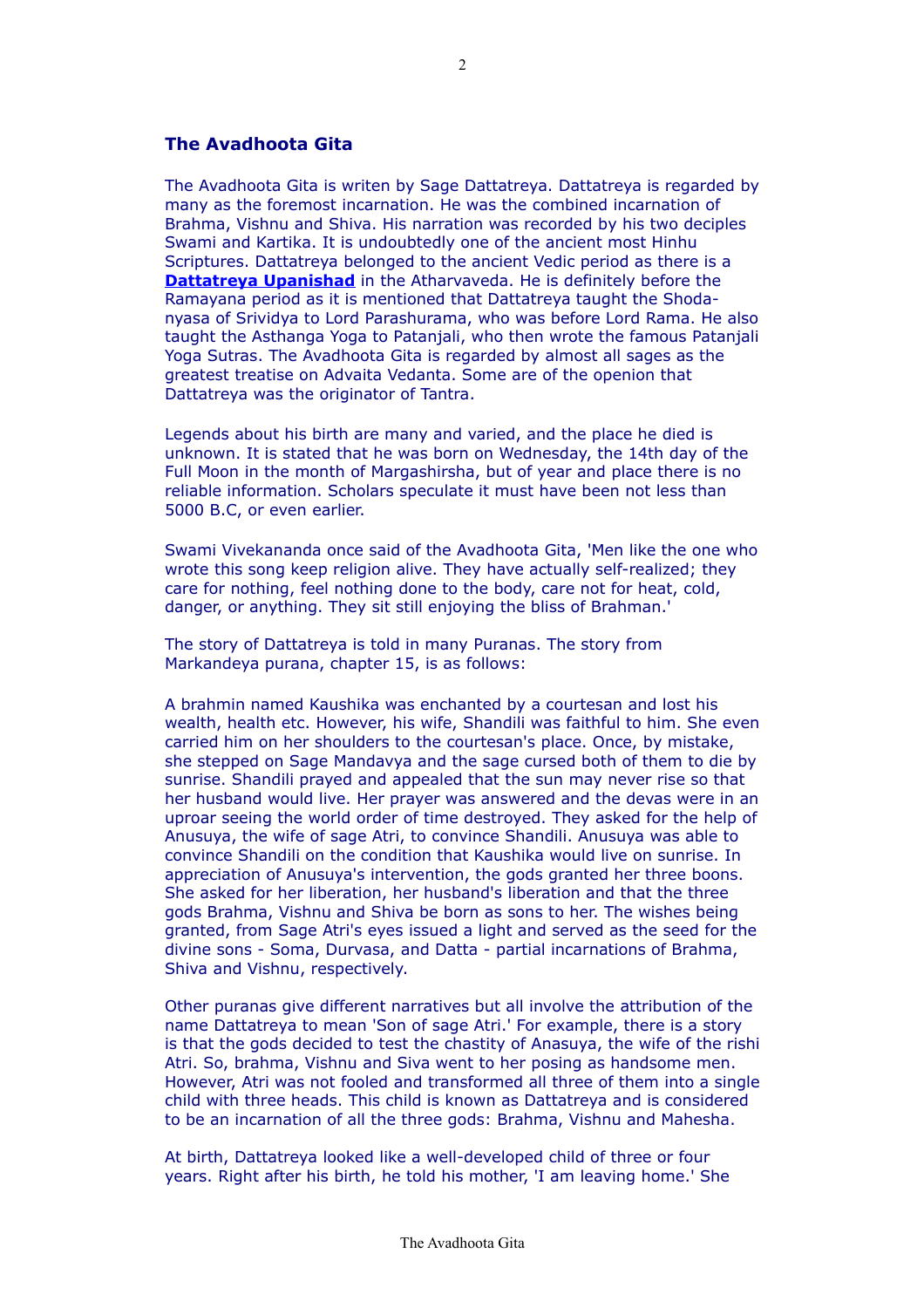told him to at least wear a langoti, a loincloth. He said that he did not need one: 'I will live just as I have come.' And he spent his whole life as an avadhoota. He initiated thousands of people. Even while on the move, he would make disciples, give mantra diksha, work for their deliverance, without any discrimination according to religion, caste, sex or conduct. He spent most of his life wandering in the area between and including North Mysore, through Maharashtra, and into Gujarat as far as the Narmada River. One scripture refers to a disciple finding Datta meditating on Gandhmadana Mountain. He attained realisation at a place not far from the town now known as Gangapur.

He is said to have lived a rather unconventional life, first being a warrior, then renouncing the world and practicising yoga and then drinking wine and living with a maiden etc to show his disciples that he could be unattached to such mundane pleasures even if he indulges in them. Dattatreya is said to have met Shankara near Kedarnath before Shankara's mahasamadhi. There is a still a cave in Kedarnath signifying this event.

Apart from Avadhuta Gita, he also composed the Jivanmukta -gita which is a short compendium of 23 verses which talks about the inani (jivan mukta), a tantrik text known as Haritayana Samhita and Dattatreya Tantra.

Dattatreya is also mentioned in the Mahabharata, in the Yagyavakya Upanishad, Jabala Upanishad, Narada-Parivraja Upanishad, Bhikshu Upanishad ans Shandilya Upanishad. The Vaishnavites hold him in high esteem since he is mentioned as a incarnation of vishnu. Dattatreya is the narrator of the Jnana Kanda of tripura rahasya to Parasurama to dispel the latter's doubts on liberation. This contains the famous Shodanyasa of Devi. (The story of Samvrata found in tripura rahasya has been cited by shankara in his brahma suutra bhashya).

Dattatreya is usually depicted with four dogs by his side, representing the four vedas, a cow behind him representing Lord Vishnu, a trident in his hand representing Lord Shiva and three heads representing Lord Brahma.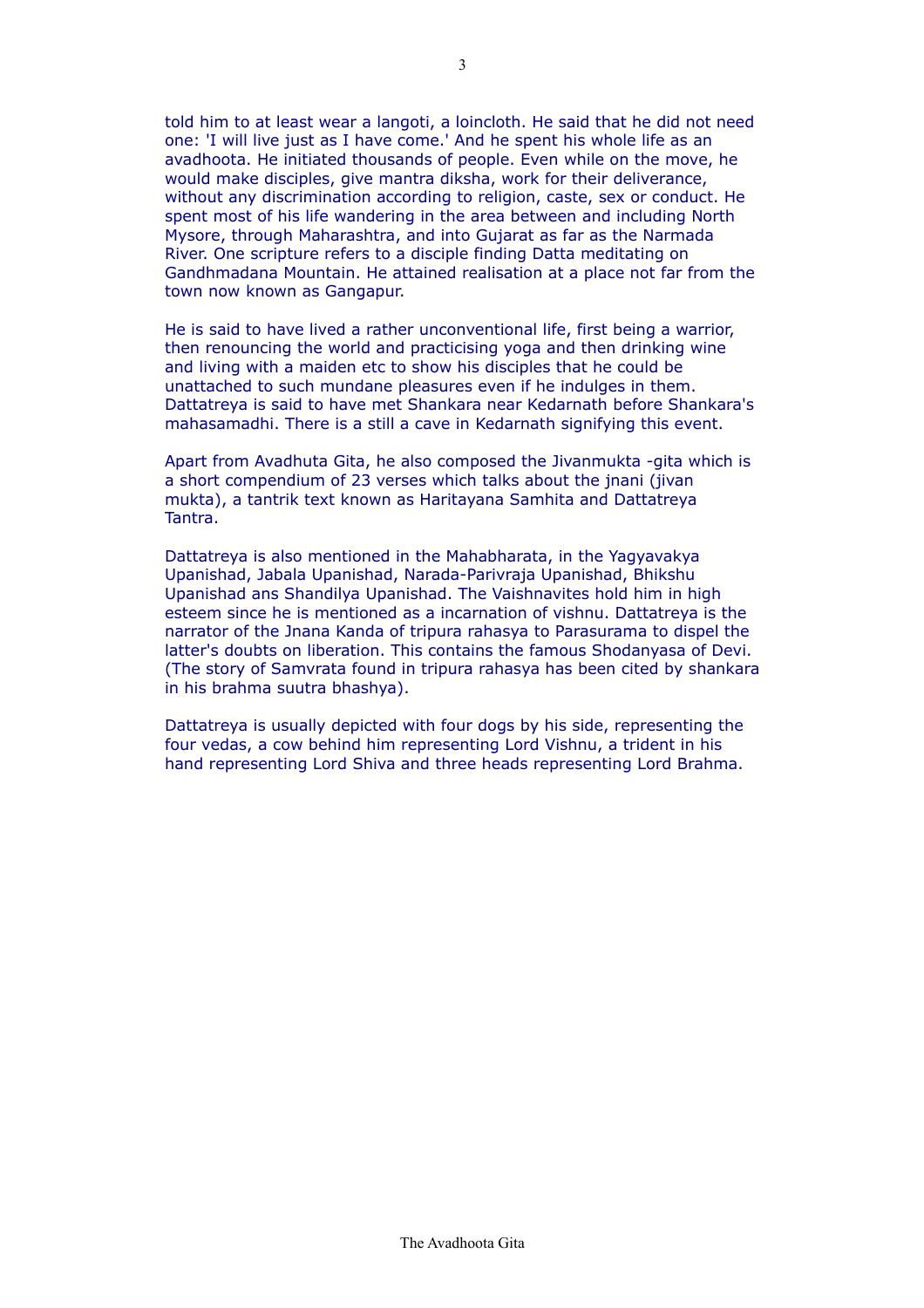Chapter 1

1. Through the grace of God alone, the desire for nonduality arises in wise men to save them from great fear.

Nonduality - monistic Consciousness, in which the knower, knowledge, and knowable - soul and God - become one; the highest realization of Divinity.

Fear - The word "fear" includes also such states of mind as insecurity, despair, and grief, all of which arise from a consciousness of oneself as limited and separate from others and which therefore can be dispelled only by realizing oneself as the All.

2. How shall I salute the formless Being, indivisible, auspicious and immutable, who fills all this with His Self and also fills the self with His Self?

Salute - No form of greeting or worship is possible where there is no consciousness of distinction.

Fills, etc. - The reality and substance of the so-called individual self is the Divine Self.

3. The universe composed of the five elements is like water etc. in a mirage. Oh, to whom shall I make obeisance - I who am one and taintless?

Five elements- earth, water, fire, air, and ether.

According to most philosophical systems of India, these combine to constitute the phenomenal universe and are derived from God associated with maya or ignorance.

The terms are not to be taken literally.

Taintless - untouched by the slightest ignorance and hence absolutely pure. The word is often applied to the Self and God.

4. All is verily the absolute Self. Distinction and nondistinction do not exist. How can I say, "It exists; it does not exist"? I am filled with wonder!

It - the universe.

5. The essence and the whole of Vedanta is this Knowledge, this supreme Knowledge: That I am by nature the formless, all-pervasive Self.

6. There is no doubt that I am that God who is the Self of all; Pure, indivisible, like the sky. Naturally stainless.

7. I indeed am immutable and infinite of the form of pure Intelligence.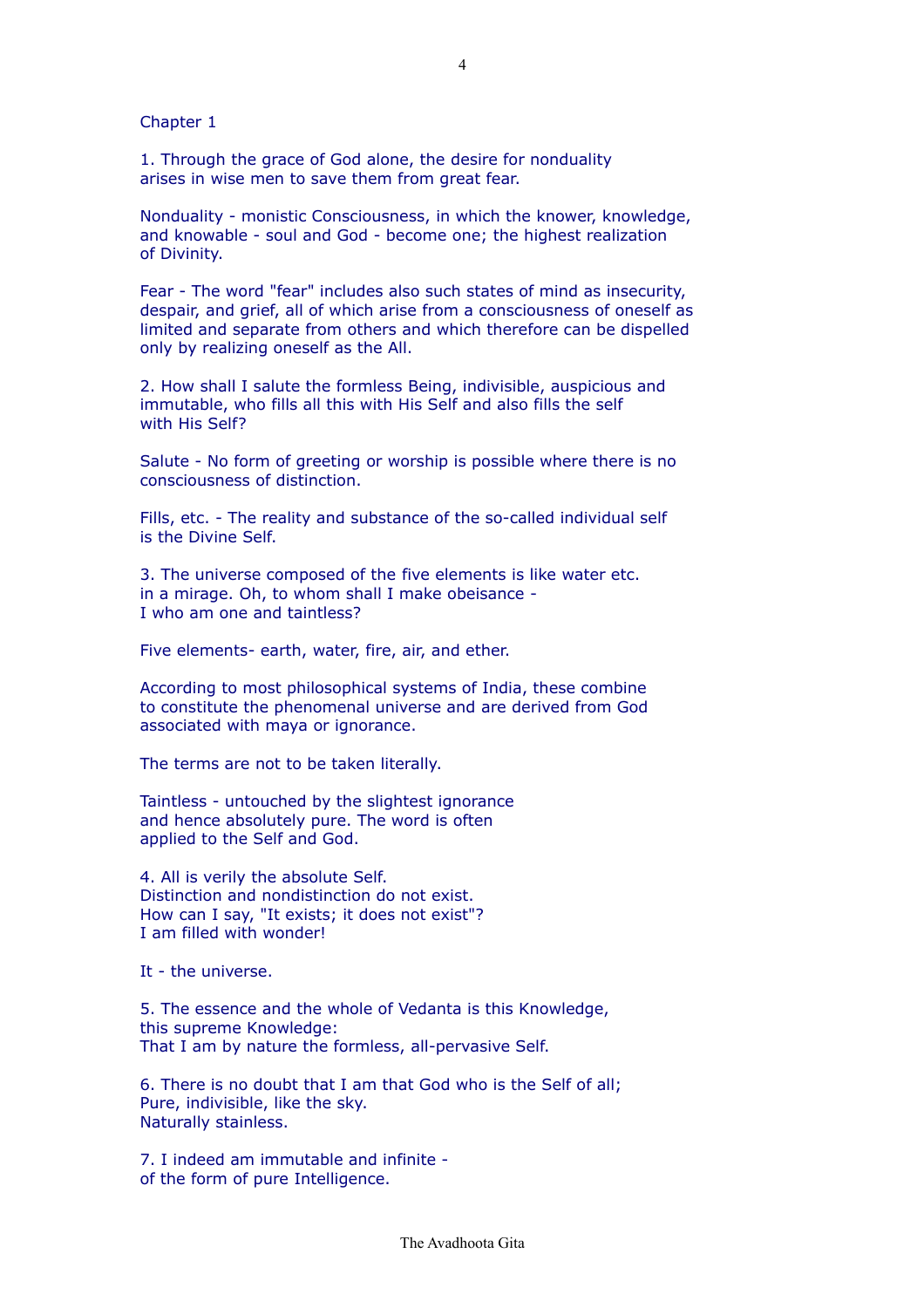I do not know how or in relation to whom joy and sorrow exist.

8. I have no mental activity, good of bad; I have no bodily function, good or bad; I have no verbal action, good or bad. I am the nectar of Knowledge beyond the senses, pure.

9. The mind indeed is of the form of space. The mind indeed is omnifaced. The mind is the past. The mind is all. But in reality there is no mind.

All - the phenomenal universe including all time and space - cosmos.

In reality - In the highest realization of the Spirit there is no mind.

10. I, the One only, am all this, beyond space and continuous. How can I see the Self as visible or hidden?

Continuous - without the intervention of another substance; Therefore homogeneous and undifferentiated.

Hidden - The question of the Self as being hidden or visible does not arise when one oneself is that Self.

11. Thus you are One. Why then do you not understand that you are the unchangeable One, equally perceived in all? O mighty One, how can you, who are ever-shining, unrestricted, think of day and night?

You - Dattatreya now addresses the disciple to whom he is imparting the highest truth.

Night - There can be no perception of any time or condition in perfect Self-realization.

12. Know the Self always to be everywhere, one and unintercepted. I am the meditator and the highest object of meditation. Why do you divide the Indivisible?

Unintercepted - See note on "Continuous," verse 10.

Divide, etc. - Even the act of meditation is an expression of ignorance because it implies duality.

13. You are not born nor do you die. At no time do you have a body. The scripture declares in many different ways the well-known dictum: "All is Brahman."

14. You are He who is exterior and interior. You are the auspicious One existing everywhere at all times. Why are you running hither and thither deluded, like an unclean spirit?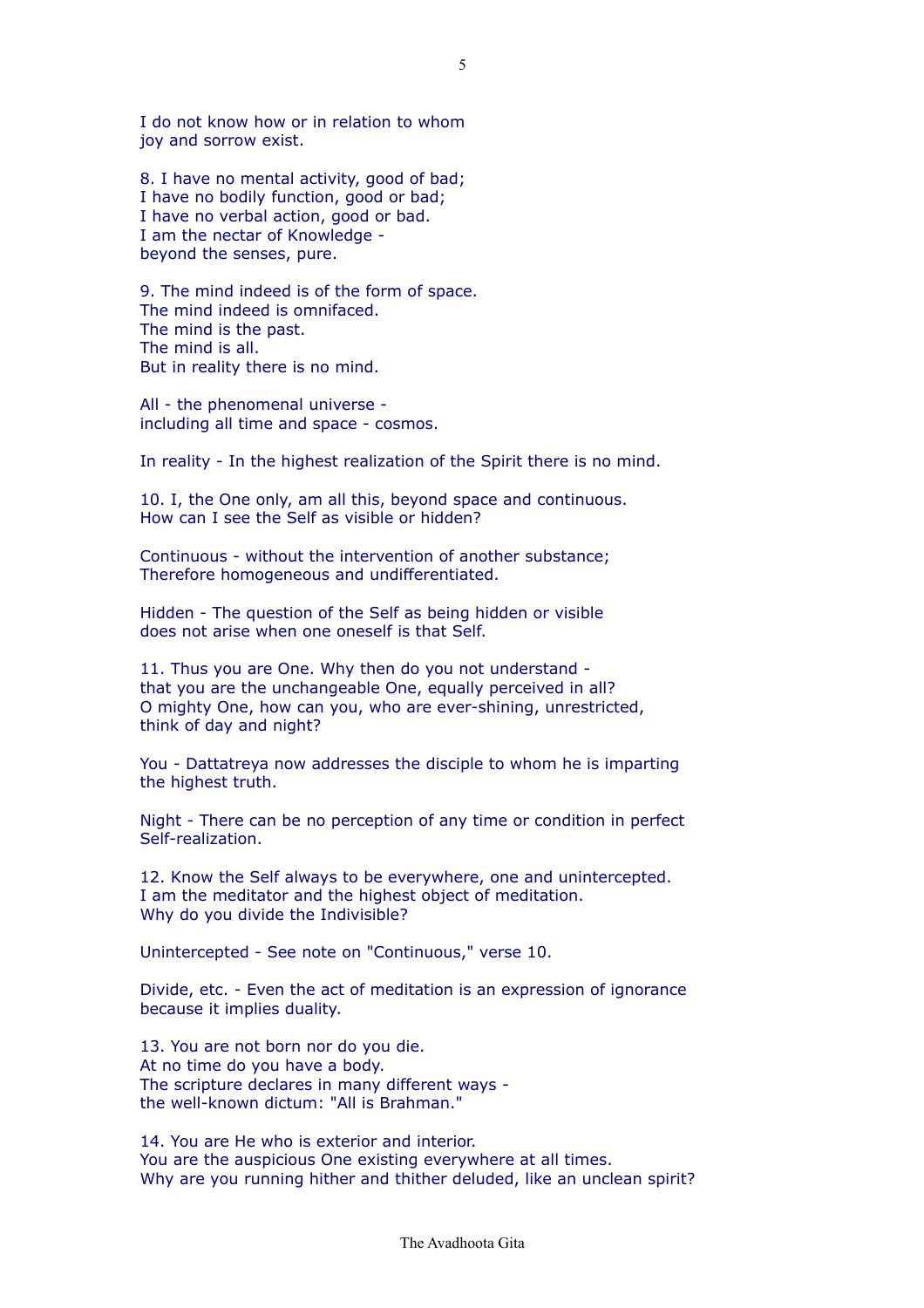15. Union and separation exist in regard neither to you nor to me. There is no you, no me, nor is there this universe. All is verily the Self alone.

16. You do not belong to that which is composed of the five objects of sense, such as sound; nor does that belong to you. You indeed are the supreme Reality. Why then do you suffer?

Five. - The world appearance is composed of the five objects of sense: sight, sound, touch, taste, and smell, and is not in reality connected with the Self.

17. For you there is no birth or death, for you there is no mind, for you there is no bondage or liberation, no good or evil. Why do you shed tears, my child? Neither you nor I have name and form.

18. Oh mind, why do you wander about deluded, like an unclean spirit? Behold the Self indivisible. Be happy through renunciation of attachment.

19. You verily are Truth, devoid of change, motionless, one, of the nature of freedom. You have neither attachment nor aversion . Why do you suffer, seeking the objects of desires?

20. All the scriptures say that the Truth is without attributes, pure, immutable, bodiless, and existing equally everywhere. Know me to be That.

21. Know that which has form to be false, that which is formless to be eternal. Through the instruction of this truth there is no longer rebirth into this world.

No longer, etc. - Knowing oneself as eternal, one is not born into this world anymore, since incarnation is caused only by the soul's ignorance of its true nature.

Yet let it be known that some return for compassion's sake while yet knowing the absolute.

22. Sages say that Reality is one only and the same. And through renunciation of attachment, the mind, which is one and many, ceases to exist.

One and many - "one" in a high (but not the highest) state of illumination, "many" in the state of ignorance.

23. If it is of the nature of the not-Self, how can there be Samahdi? If it is of the nature of the Self, how can there be Samahdi? If it is both "is" and "is not", how can there be Samahdi? If all is one and of the nature of freedom, how can there be Samahdi?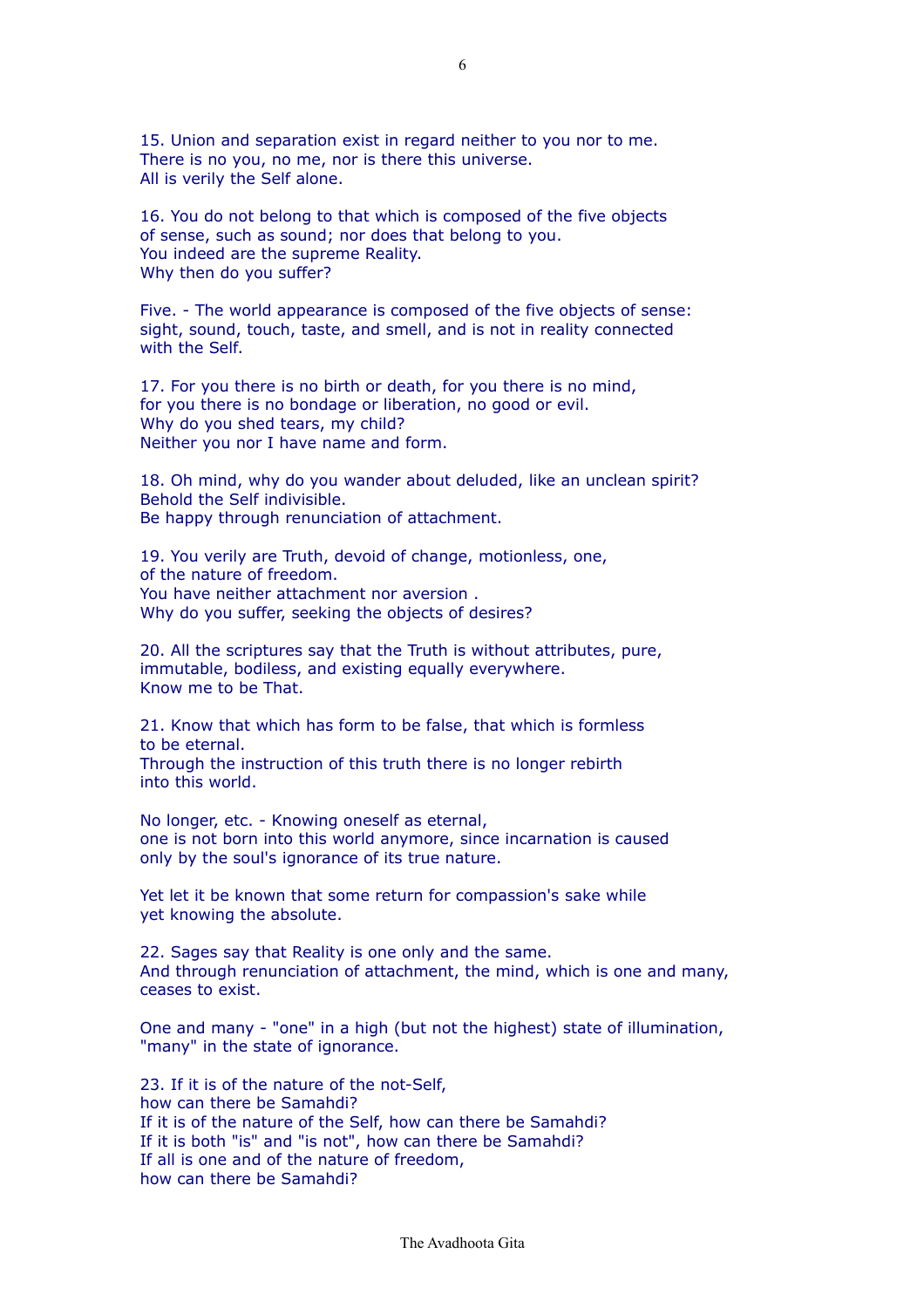It - inconscientousness or true realization.

Samahdi - the absorption of the mind in the absolute Brahman, as a result of which the eternal Truth is realized.

Dattatreya maintains that the practice of Samahdi has no justification.

If the universe of our experience is the not-Self, then the true "I" is not in the state of Samahdi, for Truth is not there.

If our experience is of the Self, then Samahdi is superfluous.

How can The Self then be in Samahdi?

24. You are pure homogeneous Reality, disembodied, unborn, and immutable.

Why do you think of yourself as "I know it here" or as "I do not know"?

"I know it here", etc. - Our knowledge of our Self in this earthly state is incorrect. To maintain that we do not have any true knowledge of our Self here is also incorrect.

25. By such sentences as "That thou art," our own Self is affirmed. Of that which is untrue and composed of the five elements the Sruti (scripture) says, "Not this, not this." (Neti Neti)

That, etc. - the phenomenal existence as well as the unknowable.

Five elements - earth, water, fire, air, and ether, of which, according to the Indian systems of philosophy the whole relative existence is constituted. See verse 3.

Sruti - the Vedas, particularly the Upanishads, the original texts of the Vedanta philosophy.

26. As the self is filled by the Self, so is all filled continuously by you. There is no meditator or meditation. Why does your mind meditate shamelessly?

Shamelessly - One should be ashamed to meditate, because meditation pre-supposes a shameful forgetfulness of one's true nature.

If one does not know The Self meditation is the way to realization. After realization one will cease to meditate.

27. I do not know the Supreme; how shall I speak of Him? I do not know the Supreme how shall I worship Him? If I am the supreme One, who is the highest Truth, who is homogeneous Being and like unto space, how then shall I speak of Him and worship Him?

Know, etc. - Empirical knowledge belongs to a lower state in which the Supreme cannot be perceived; therefore one cannot speak of "knowing" the Supreme.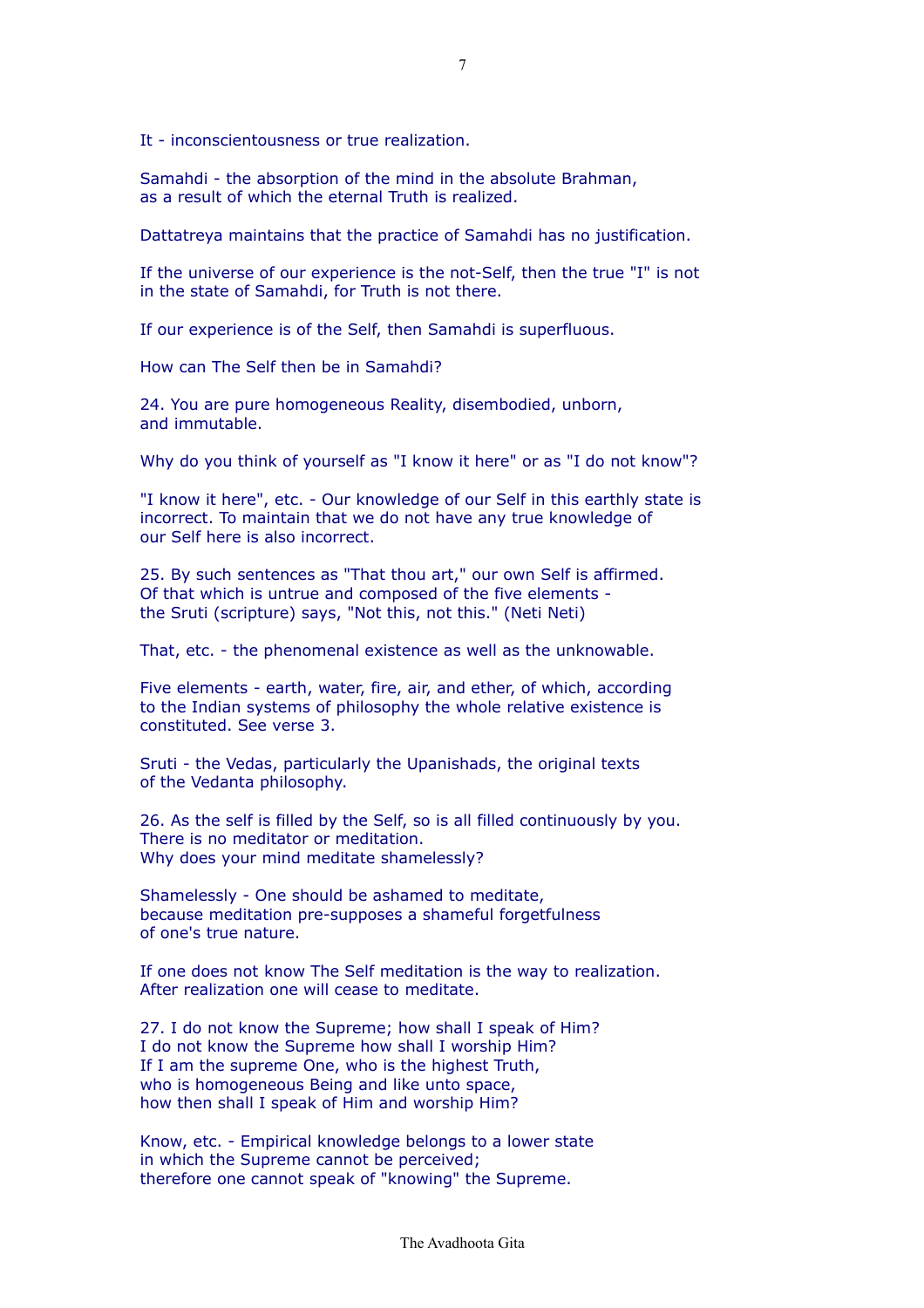If I am the supreme, how can I see myself? Can the eye see the eye?

28. The principle of ego is not the Truth, which is homogeneous, which is free from the cause of superimposition and distinctions of perceived and perceiver. How can the ego be That which is aware of Itself?

29. There is no substance whatever which is by nature unlimited. There is no substance whatever which is of the nature of Reality. The very Self is the supreme Truth. There is neither injury nor non injury in It.

Substance - relative reality.

30. You are the homogeneous Reality; you are pure, bodiless, birthless, and imperishable. Why then do you have any delusion about the Self? Again, why am I myself deluded?

31. When the pot is broken, the space within it is absorbed in the infinite space and becomes undifferentiated.

When the mind becomes pure, I do not perceive any difference between the mind and the supreme Being.

32. There is no pot; there is no pot's interior space. Neither is there an individual soul nor the form of an individual soul. Know the absolute Brahman, devoid of knowable and knower.

33. Know me to be that Self who is everything and everywhere at all times, the one who is eternal, steady, the All, the nonexistent, and the Existent. Have no doubt.

Nonexistent - the phenomenal aspect of being, which has now disappeared.

34. There are no Vedas, no worlds, no gods, no sacrifices. There is certainly no caste, no stage in life, no family, no birth. There is neither the path of smoke nor the path of light. There is only the highest Truth, the homogeneous Brahman.

Stage in life - any of the four stages into which life is divided by the Hindus, namely, those of the student, the householder, the contemplative, and the mendicant.

The path of smoke, etc. - the two paths along which according to Hinduism, souls travel to the invisible worlds after death.

35. If you are free of the pervaded and pervader, if you are one and fulfilled, how can you think of yourself as directly perceptible by the senses or beyond the range of the senses?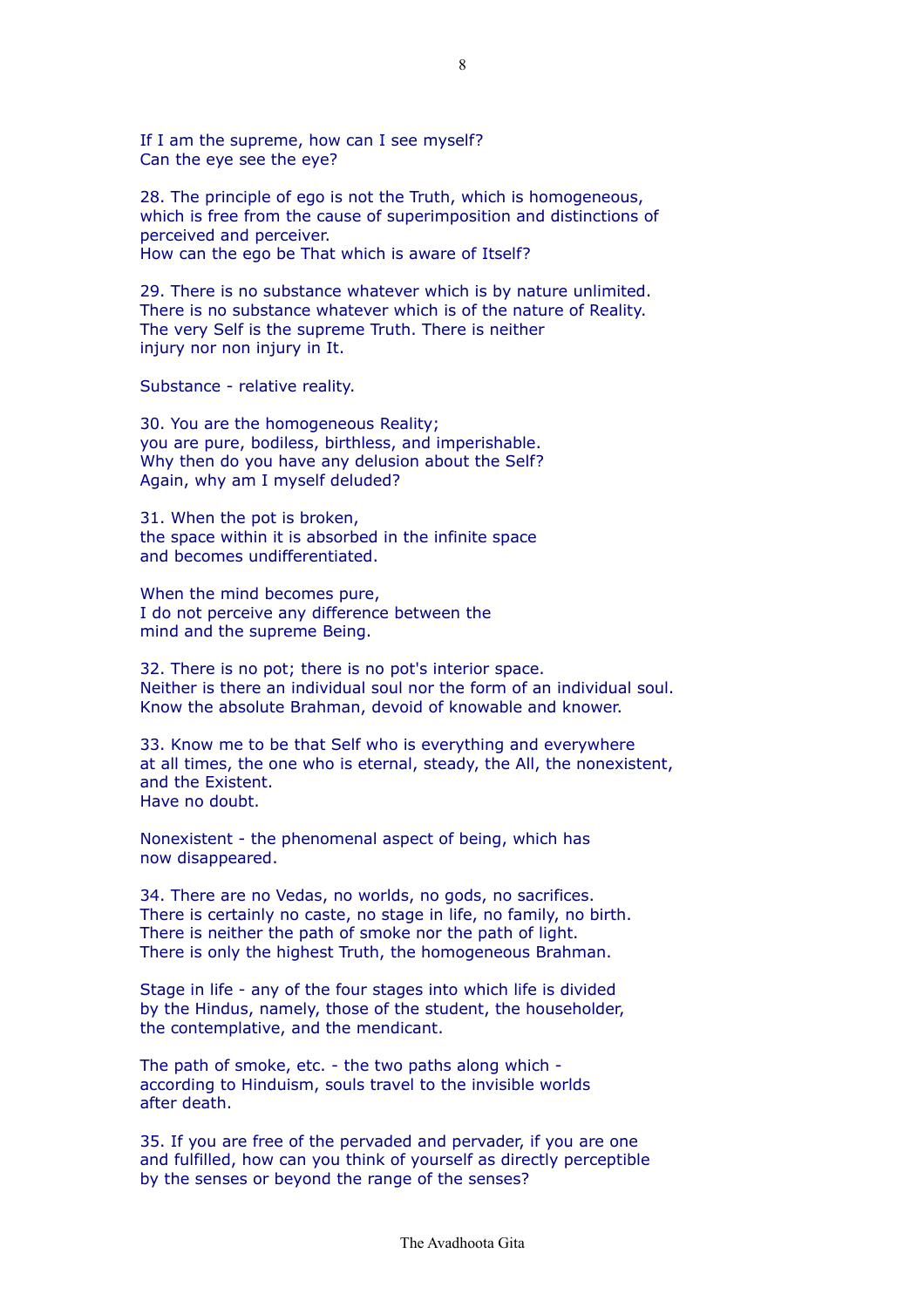Free, etc. - one who has transcended the sense of distinction between forms ("pervaded") and the Divine Substance ("pervader"). Such a one, therefore, has constant, unobstructed consciousness of Divinity.

Such a one has the dual realization of form and formless.

Directly - that is to say, in the manner in which the unenlightened perceives by the sense.

In the highest state of realization, sense perception is no longer distinguishable from spiritual intuition.

36. Some seek nonduality, others duality. They do not know the Truth, which is the same at all times and everywhere, which is devoid of both duality and nonduality.

37. How can they describe the Truth, which is beyond mind and words, which is devoid of white and other colours, of sound and other qualities?

38. When all these appear to you as false, when the body and so on appear to you like space, then you know Brahman truly, then for you there is no dual series.

Dual series - such as "I and Thou" (self and God), "I and it" (self and the world), and so on. Also it means "Self and not-Self" and the series of their evolutes.

39. Even my natural self appears to me as non-distinct from the supreme Self; it appears to be one and like space. How can there be meditator and meditation?

40. What I do, what I eat, what I sacrifice, what I give all this is not mine in the least. I am pure, unborn, undecaying.

41. Know all this universe to be formless. Know all this universe to be without change. Know all this universe to be of purified body. Know all this universe to be of the nature of the Absolute.

Of purified body - That is to say, the material substance of which the universe appears to be constituted is really nothing but pure Spirit/Consciousness.

42. You are verily the Truth. There is no doubt about it - otherwise, what do I know? Why do you consider the Self, which is perceptible to Itself, as imperceptible?

Otherwise - If one does not perceive every being as The Self, one is still ignorant.

43. My child, how can there be illusion and non illusion, shadow and lack of shadow? All this is one Truth, all this is of the nature of space and without taint.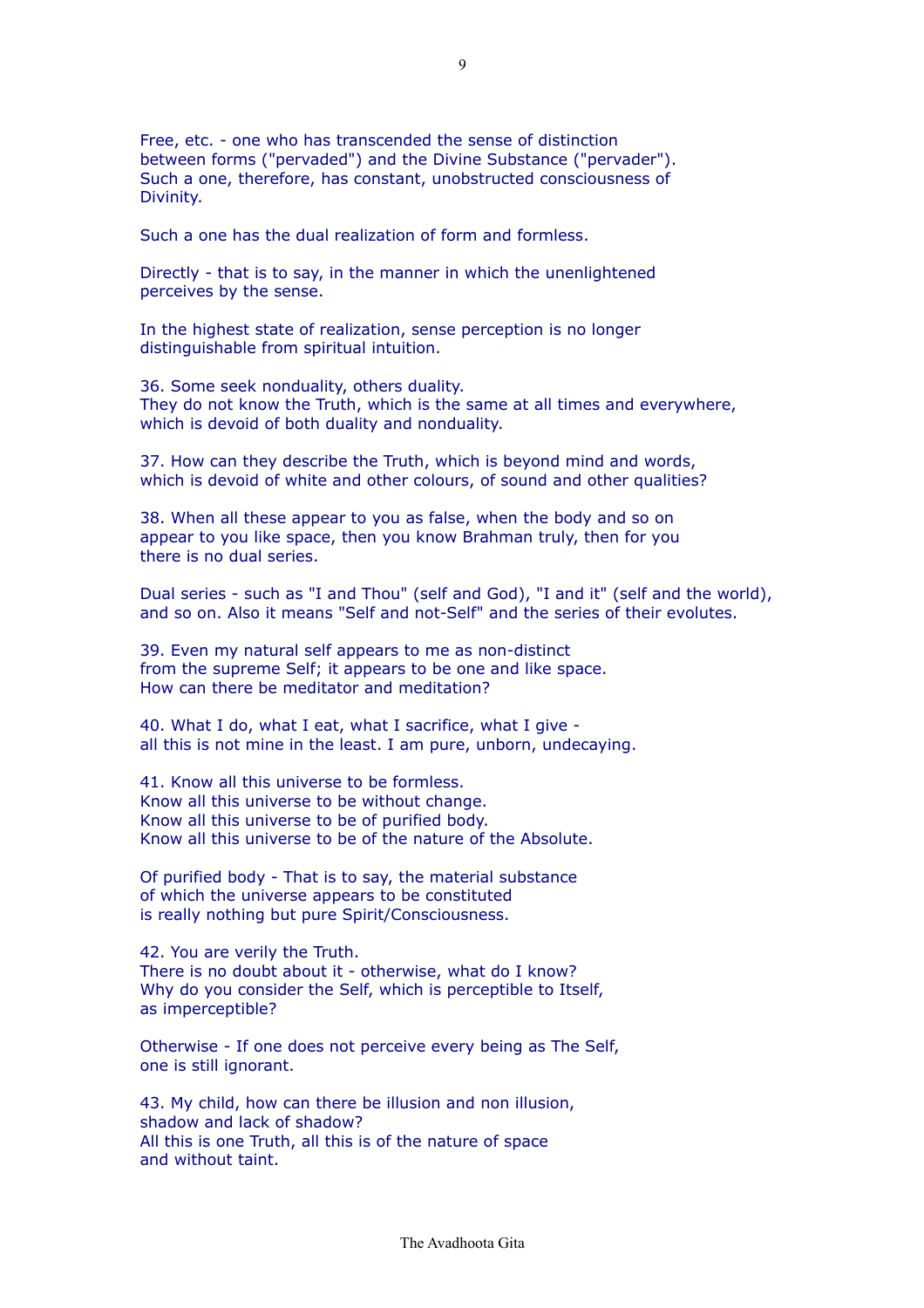44. I am free in the beginning, in the middle, and in the end. I am never bound. This is my sure knowledge that I am naturally spotless and pure.

45. The whole universe, beginning with the principle of cosmic intelligence, is not in the least manifest to me. All is indeed Brahman alone. How can there be any existence in cast or stage of life for me?

46. I know that all, in every way, is the one indivisible "I" which is self-sustained and full, while the five elements, beginning with ether, are empty.

47. The Self is neither eunuch, man, nor woman: it is neither idea nor imagination. How can you think the Self to be full of joy or joyless?

Full of joy - Here "joy" is used in the sense of relative joy as perceived by the senses and the mind.

Joyless - Here the reference is to transcendental Joy.

48. The Self certainly does not become pure through the practice of six-limbed yoga. It certainly is not purified by the destruction of the mind. It certainly is not made pure by the instructions of the teacher. It is Itself the Truth. It is Itself the illumined One.

Six-limbed - consisting of six parts or steps, namely, posture, control of the vital force, self- withdrawal, concentration, meditation, and Samahdi.

49. There is no body made up of five elements; nor is there anyone who is disembodied. All is verily the Self alone. How can there be the three states and the fourth?

Five elements - See verses 3 and 25.

Anyone, etc. - When the pure Self is spoken of as disembodied, the idea of body is associated with It, though negatively.

All such qualifications of the Self (or Soul) are denied in this as well as in other verses.

Three states, etc. - the waking state, the dream state, and the deep sleep state: the ordinary conditions of individuals when they are ignorant of their true nature, which is usually called the fourth or transcendental state.

To name the transcendental state as the fourth is itself an error, as such a designation, which makes it a correlative of the other three states, is inapplicable to the absolute Self.

50. I am not bound, I am not, indeed, liberated - I am not different from Brahman.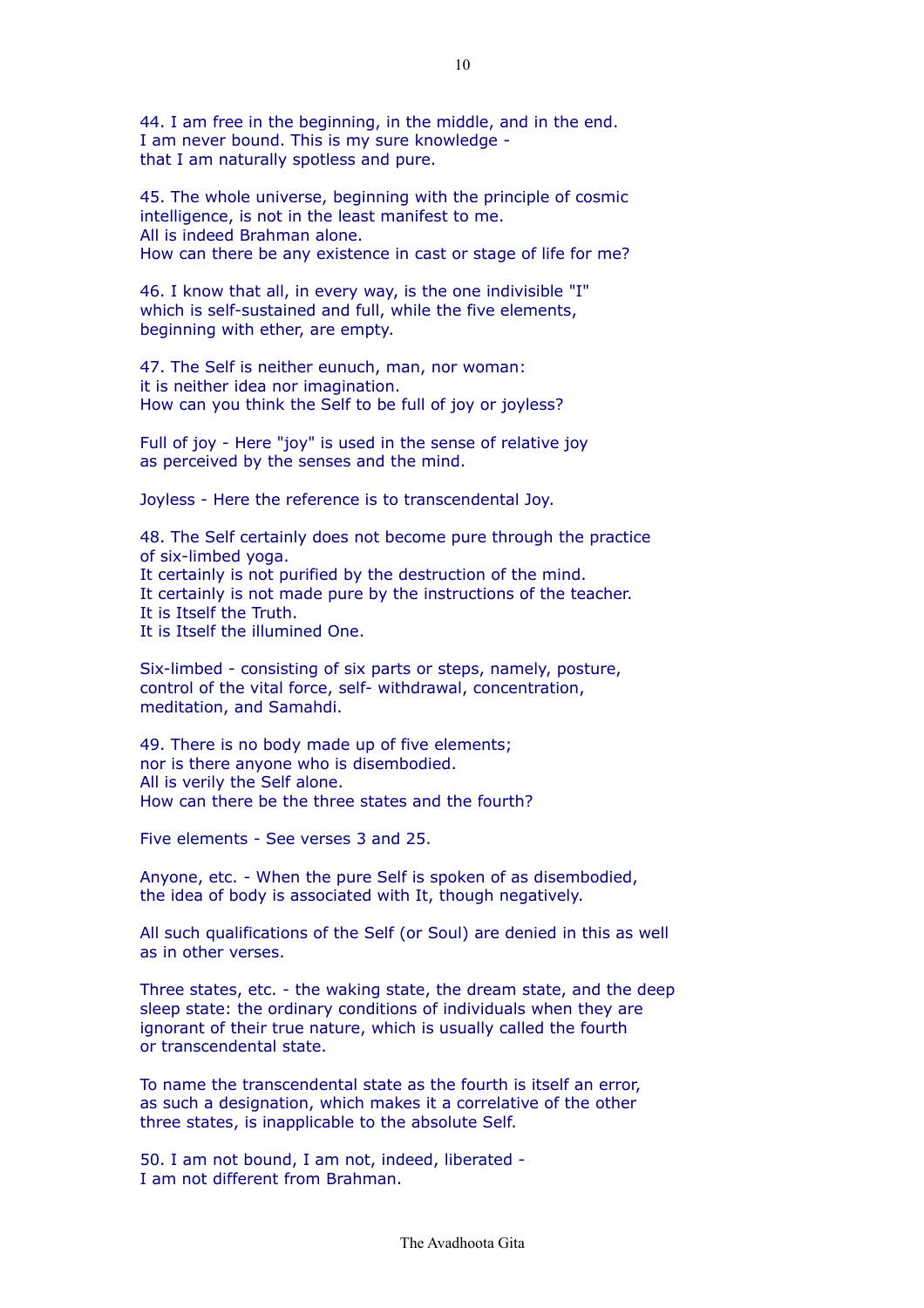Neither doer nor enjoyer - I am devoid of the distinctions of the pervaded and the pervader.

Liberated - The Self cannot be "liberated", since it was never bound.

Pervaded, etc. - The Sanskrit words for pervaded and pervader are vyapya and vyapaka, meaning the particular and the universal. The particular is pervaded by or constituted of the universal. The Self can be neither particular nor universal, as both these designations imply distinction, division, and limitation.

51. As water, when water has been poured into water, has no distinctions, so purusa and prakrti appear nondifferent to me.

Purusa, etc. - Purusa: Soul. Prakrti: Cosmos. Ordinarily considered to be opposite principles, conscious and unconscious, they are here recognized as identical in the highest spiritual experience.

52. If indeed you are never bound or liberated, how then can you think yourself with form or as formless?

With form, etc. - The Self, of course, is without form, but saying so implies recognition of form; therefore even the idea of the formlessness of the Self is repudiated.

53. I know your supreme Form to be directly perceivable, like the sky. I know your lower form to be as water in a mirage. Like the sky - without division or distinction, with-out change.

Lower, etc. - apparent form

54. I have neither teacher nor instruction, limiting adjunct nor activity. Know that I am by nature pure, homogenous, bodiless, like the sky.

Limiting, etc. - any qualification.

55. You are pure, you are without a body, your mind is not higher than the highest. You need not be ashamed to say, " I am the Self, the supreme Truth."

Mind, etc. - The mind is not the Self.

56. Why are you weeping, O mind? Do you the Self, be the Self by means of the Self. Drink, my child, the supreme nectar of Nonduality, transcending all divisions.

Means, etc. - One cannot attain to Self - knowledge except through the Self itself. How can the mind, which is not- Self, reveal the Self?

57. There is neither knowledge nor ignorance nor knowledge combined with ignorance. He who has always such knowledge is himself Knowledge.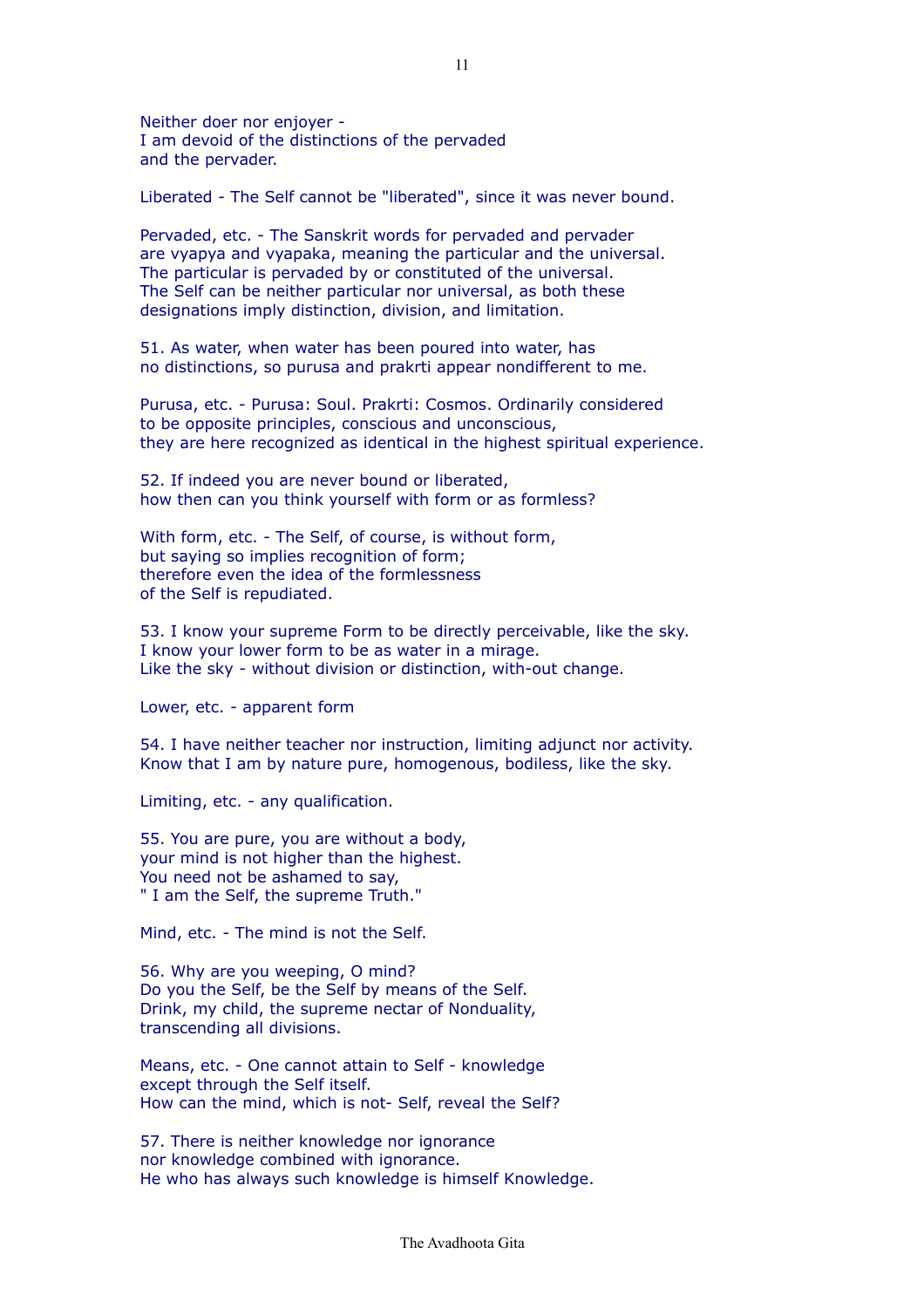It is never otherwise.

Knowledge - The Absolute is spoken of as Existence, Knowledge, and Bliss.

58. There is no need of knowledge, reasoning, time, space, instruction from a teacher, or attainment of Samahdi. I am naturally the perfect Consciousness, the Real, like the sky, Spontaneous and steady.

Samahdi - See verse 23. Dattatreya maintains that the practice of Samahdi is not necessary because, according to him, the Self has never been bound and hence does not require to practice anything to gain knowledge of Itself.

The Self, which is Consciousness Itself, can never lose consciousness of Its true nature and therefore Samahdi is superfluous.

59. I was not born nor have I death. I have no action, good or evil. I am Brahman, stainless, without qualities. How can there be bondage or liberation for me?

60. If God pervades all, if God is immovable, full, undivided, then I see no division. How can He have exterior or interior?

How, etc. - Exterior or interior cannot be spoken of He is indivisible and infinite.

61. The whole universe shines undivided and unbroken. Oh, the maya, the great delusion - the imagination of duality and nonduality!

Maya - ignorance.

62. Always "not this, not this" to both the formless and the formed. Only the Absolute exists, transcending difference and non difference.

"Not this", etc. - No formed or formless object can be considered to be the ultimate Reality.

63. You have no mother, no father, no wife, no son, no relative, no friend. You have no likes or dislikes. Why is this anguish in your mind?

64. O mind, for you there is no day or night, rising or setting. How can the wise imagine an embodied state for the bodiless?

65. The Self is neither divided nor undivided nor has It sadness, happiness, and the like, nor is It all or less than all. Know the Self to be immutable.

66. I am not the doer or enjoyer. Work have I none, now or formerly.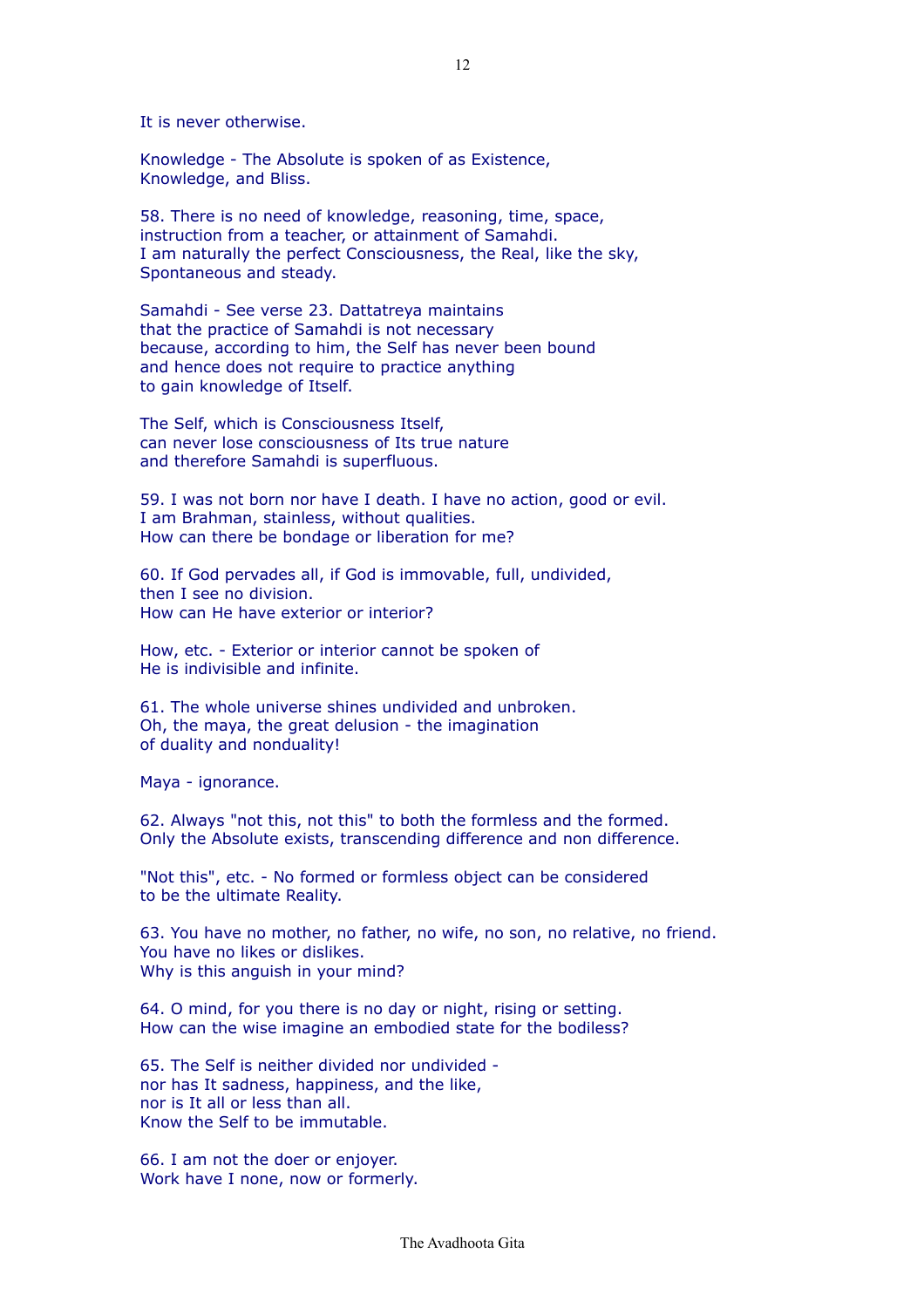I have no body nor am I bodiless. How can I have or not have a sense of "my-ness"?

67. I have no fault such as passion and the like nor have I any sorrow arising from the body. Know me to be the one Self, vast and like the sky.

68. Friend mind, of what use is much vain talk? Friend mind, all this is mere conjecture. I have told you that which is the essence: You indeed are the Truth, like the sky.

All, etc. - Words and ideas, being finite and related to finite objects, can never reveal Truth completely.

69. In whatever place yogis die, in whatever state, there they dissolve, as the space of a jar dissolves into the sky.

Dissolve, etc. - become identified with the Self.

70. Giving up the body in a holy place or in the house of a candala, the yogi, even if he has lost consciousness, becomes identified with the Absolute as soon as he is free of the body.

Candala - one belonging to the lowest stratum considered unclean and impure - of Hindu society.

Lost, etc. - that is to say, apparently so. The inward awareness of the yogi can never be clouded.

71. The yogis consider duty in life, pursuit of wealth, enjoyment of love, liberation, and everything movable or immovable such as man and so on to be a mirage.

72. This is my certain perception: I neither perform nor enjoy past action, future action, or present action.

73. The avadhuta alone, pure in evenness of feeling, abides happy in an empty dwelling place. Having renounced all, he moves about naked. He perceives the Absolute, the All, within himself.

Avadhuta - a liberated soul, one who has "passed away from" or "shaken off" all worldly attachments and cares, and has realized his identity with God.

74. Where there are neither the three states of consciousness nor the fourth, there one attains the Absolute in the Self. How is it possible to be bound or free where there is neither virtue nor vice?

75. The avadhuta never knows any mantra in Vedic metre nor any tantra. This is the supreme utterance of the avadhuta, purified by meditation and merged in the sameness of infinite Being.

Mantra - a hymn or a sacred prayer.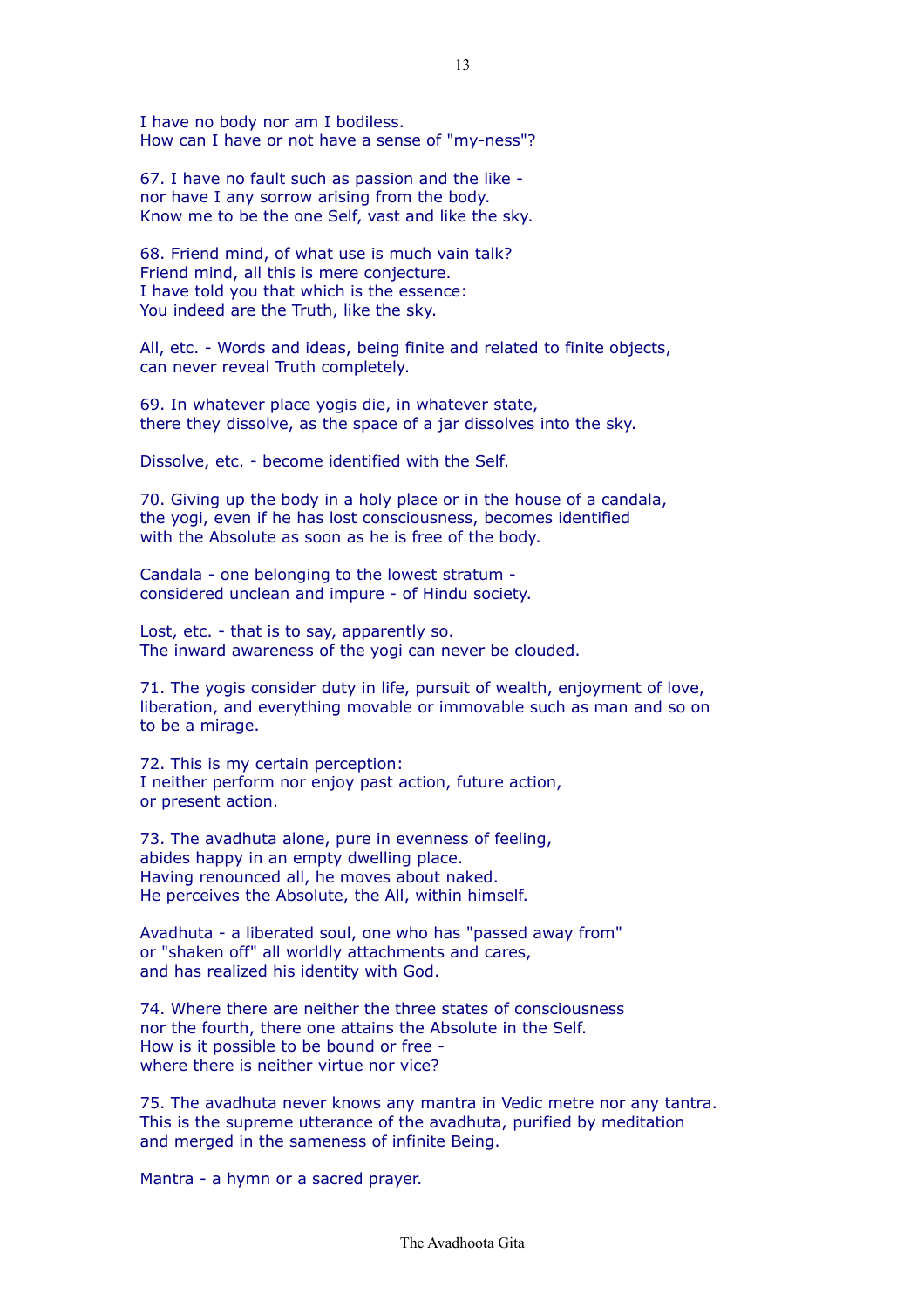Tantra - system of rites and ceremonies. This - the truth as enunciated in the whole discourse.

76. There exists neither complete void nor voidlessness, neither truth nor untruths of the scriptures, has uttered this spontaneously from his own nature. Truth - Complete Truth does not exist in the plane of relative existence.

### **Chapter 2**

1. Of the teacher-even if he be young illiterate, or addicted to the enjoyment of sense objects, even if he be a servant or a householder -none of these should be considered. Does anyone shun a gem that has fallen in an impure place?

Illiterate here refers to one who is not versed in the scriptures.

Addicted (apparently so.)

2. In such a case one should not consider even the quality of scholarship. A worldly person should recognize only the essence. Does not a boat. though devoid of beauty and vermilion paint nevertheless ferry passengers?

Essence,etc.- The essential qualification of the teacher is not intellectual immanence, but capacity to impart spiritual illumination.

3. The unmoving One, who without effort possesses all that is movable and immovable, is consciousness, naturally calm, like the sky.

4. How can He, the One and All-pervading, who moves effortlessly all that is movable and immovable, be differentiated! To me He is nondual.

5. I am verily supreme since I am the Absolute, more essential than all essences, since I am free from birth and death, calm and undifferentiated.

6. Thus I, free from all components, am worshipped by the gods, but being full and perfect, I do not recognize any distinctions such as gods and the like.

Free, etc.-not made up of parts; indivisible. Worshipped, etc.-because the true Self is the highest Divinity. Recognize, etc.-In the highest spiritual realization no distinctions and differences are perceived.

7. Ignorance does not create any doubt. What shall I do, being endowed with modifications of the mind?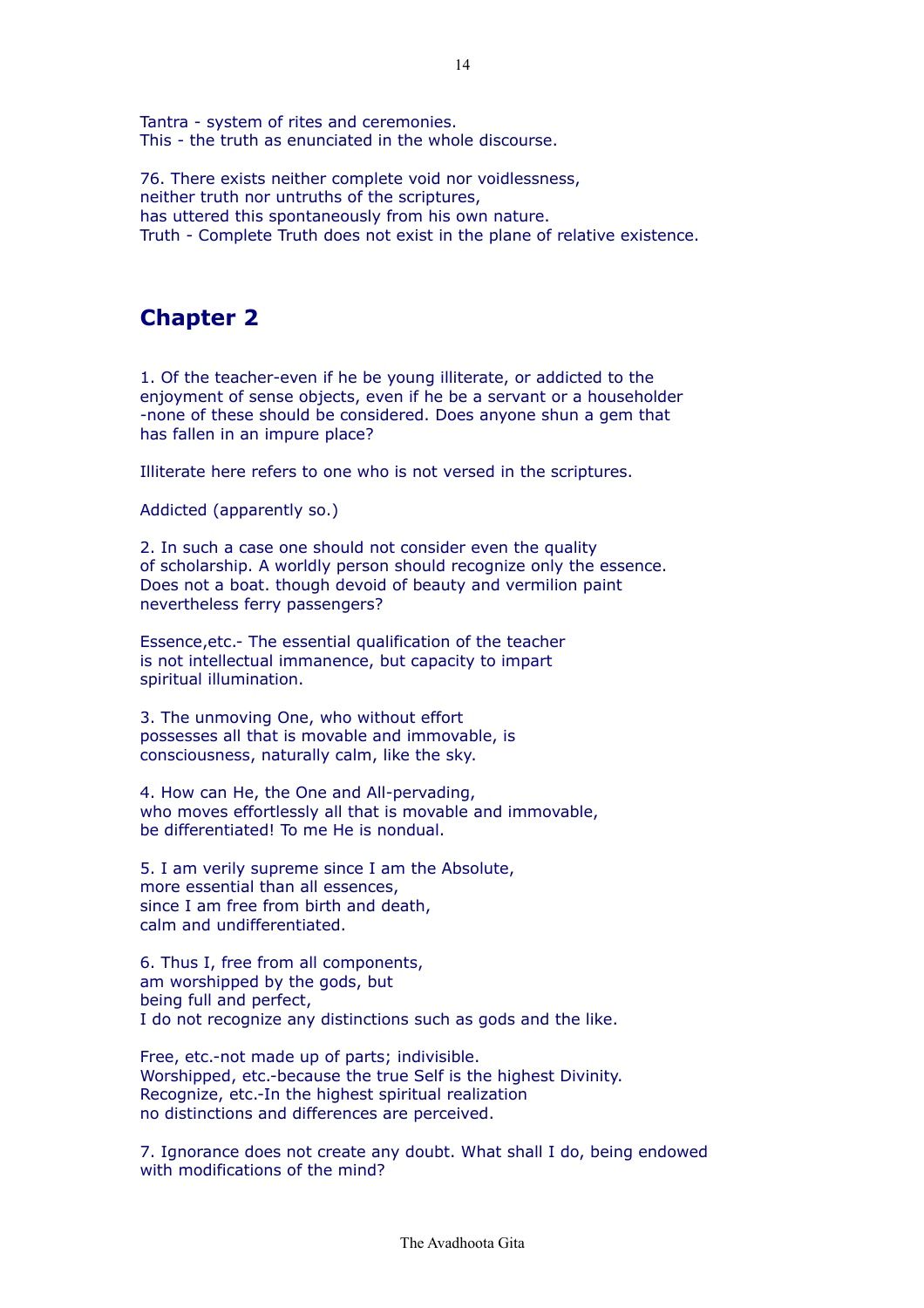They arise and dissolve like bubbles in water.

Ignorance, etc.-The man of the highest spiritual perception, after realizing his Divine identity, may live on the relative plane and thus appear enveloped by ignorance, but even then he is never unaware of his Divinity.

What, etc.-Thought the man of highest spiritual perception appears to think, will, etc., yet, as the pure witness, he remains completely separate from mental activities.

8. Thus am I ever pervading all existence beginning with cosmic intelligence-pervading soft, hard, sweet, and pungent substances.

9. As pungency, coldness, or softness is nondifferent from water, so prakrti is nondifferent from purusa-thus it appears to me.

Prakrti-nature; relative existence. Purusa-spirit, the Absolute.

10. The Lord of the universe is devoid of all names. He is subtler than the subtlest, supreme, He is spotless, beyond the senses, mind, and intellect.

Lord, etc.-the Self.

11. Where there is such a natural Being, how can there be "I", how can there be even "you", how can there be the world?

Natural-existing in its natural (i.e., pure) state.

12. That which has been described as being like ether is indeed Like ether. That is Consciousness-blameless, omniscient, and perfect.

13. It does not move about on the earth or dwell in fire. It is not blown by the wind or covered by water.

14. Space is pervaded by It, but It is not pervaded by anything. It is existing within and without. It is undivided and continuous.

15. One should successively take recourse to the objects of concentration, as mentioned by the yogis, in accordance with their subtlety, invisibility, and attributelessness.

Take, etc.-In order to attain to the Absolute (or dissolution in the Absolute, as is said in the next verse), one has to reach the state of infinite and undifferentiated Consciousness by eliminating all mental differentiation or movements.

The method of this elimination is to make consciousness dwell on one object continuously by obstructing its restless tendency to dwell on multifarious objects.

But the object of concentration has to be chosen carefully.

The beginner chooses a gross object.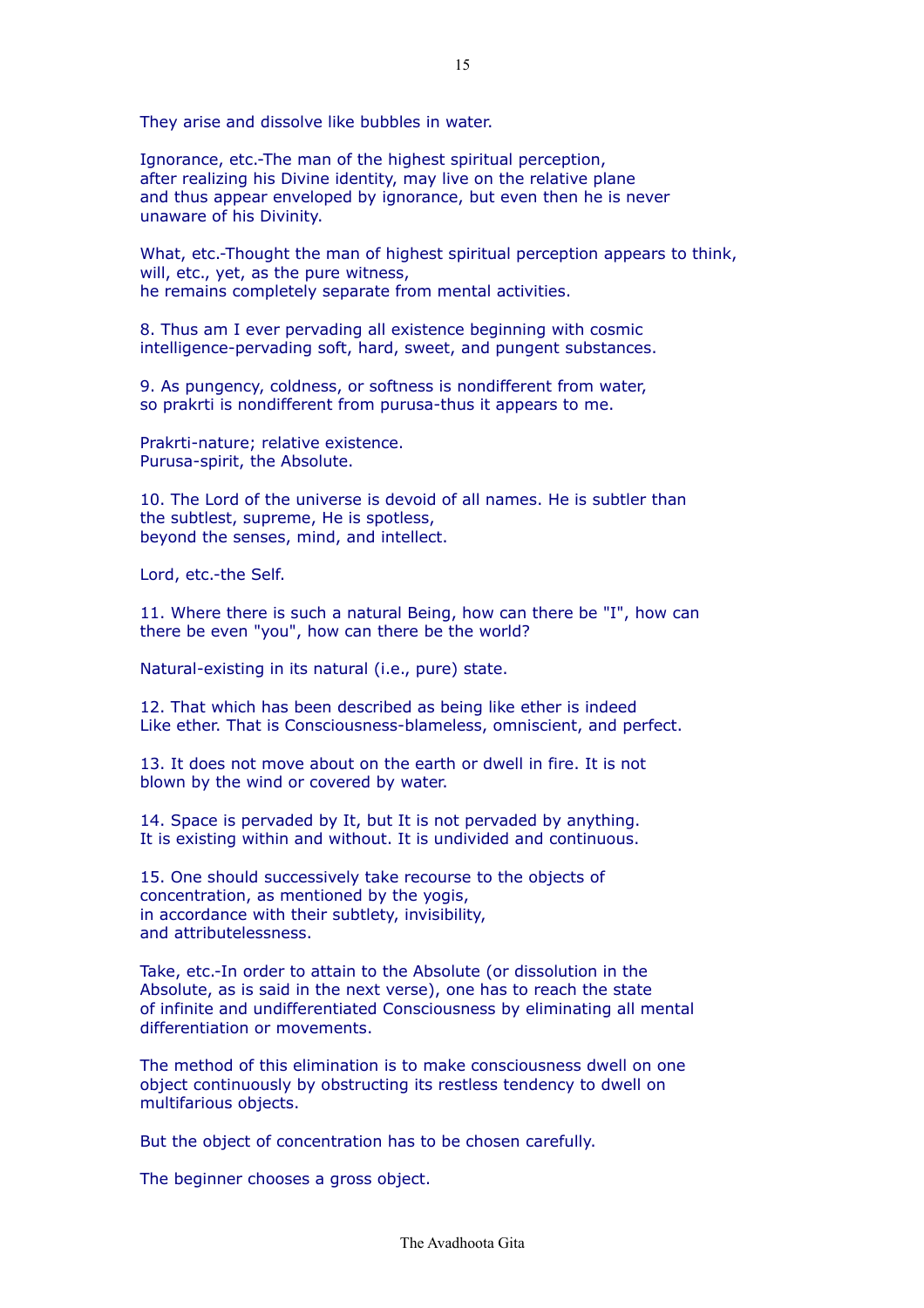When he has dwelt on it continuously for some time, his consciousness becomes subtle and steady.

He then chooses a subtle object to concentrate on.

Gradually he reaches a high state of concentration, but some differentiations in his consciousness still remain-there is the consciousness of himself as the concentrator, of the object on which he is concentrating, and of the process of concentration. Next even these differentiations vanish.

For the object of concentration dissolves, and there remains only the pure, undifferentiated Consciousness, the Absolute.

16. When through constant practice one's concentration becomes objectless, then, being divested of merits and demerits, one attains the state of complete dissolution in the Absolute through the dissolution of the object of concentration, but not before then.

17. For the destruction of the terrible poisonous universe, which produces the unconsciousness of delusion, there is but one infallible remedy-the nectar of naturalness.

Unconsciousness, etc.-delusion which makes one unconscious of the Divine Reality.

Naturalness-the state of pure Existence; Divine Identity.

18. That which has form is visible to the eye, while the formless is perceived mentally. That (the Self), being beyond existence and non-existence, is called intermediate.

Intermediate-neither material nor mental, i.e., beyond both.

19. The external existence is the universe, the inner existence is called prakrti. One should try to know That which is more interior than the inner existence, That which is like water within the kernel of the coconut.

Prakrti-in its subtle aspects: cosmic intelligence, cosmic mind, etc.

20. Illusory knowledge relates to what is outside, correct knowledge to what is inside. Try to know That which is more interior than the inside, That which is like water within the kernel of the coconut.

21. There is only one very clear moon on the full moon night. One should perceive That (the Self) like the moon seeing duality is perversion.

22. It is indeed in this way that intelligence becomes divided and ceases to be all-comprehending. A giver attains to wisdom and is sung with millions of names.

This, etc.-by seeing duality (also, of course, plurality).

Divided-perceiving many objects separated from one another, as in ordinary experience. Intelligence should, if it is not clouded with ignorance, perceive only unity-the whole of Reality-at once.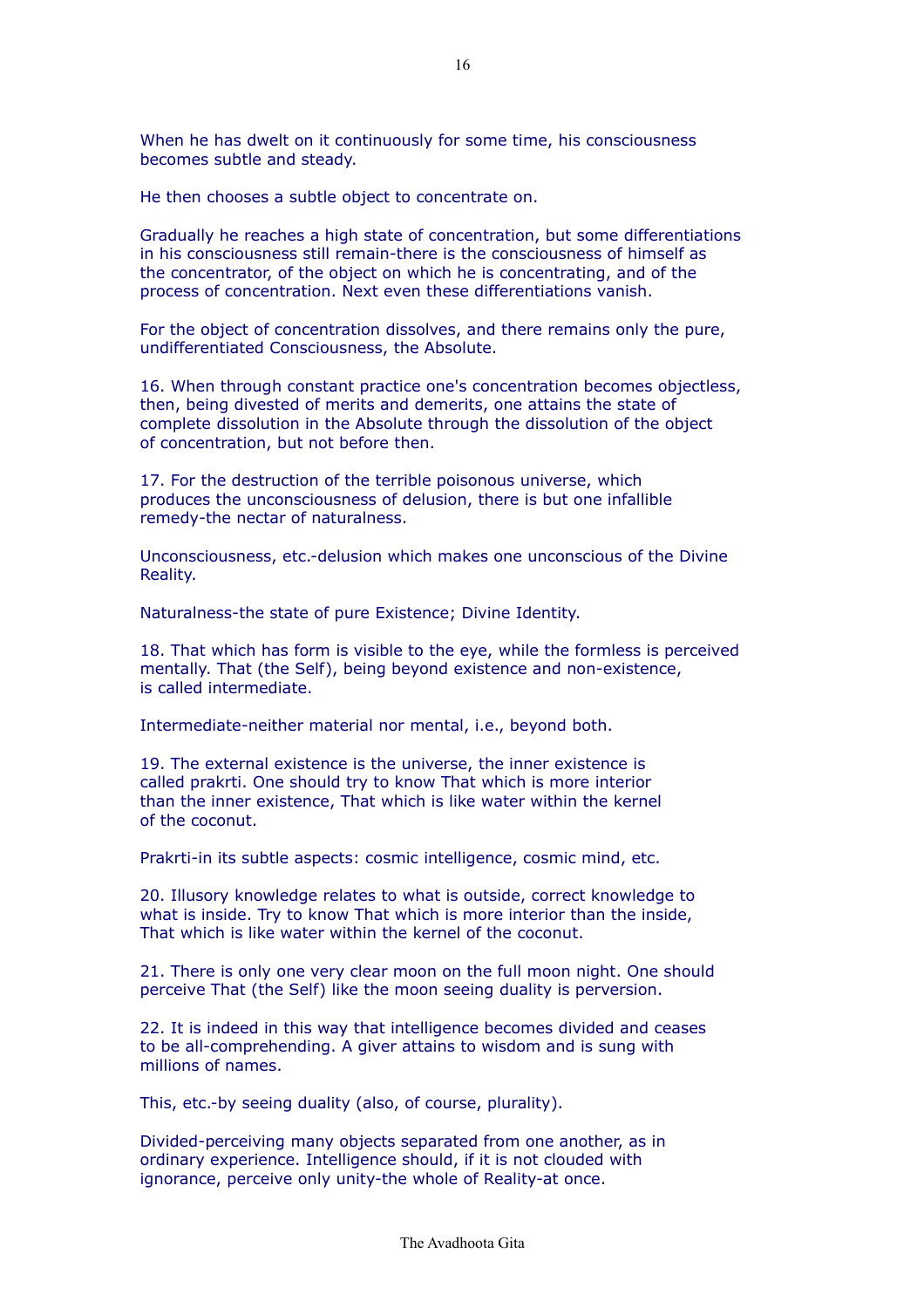Such perception, according to Vedanta, is the only true perception of Reality.

Giver-maker of charity.

The second part of this verse, and, as a matter of fact, the whole verse, is a little obscure. Our translation of the second part is literal.

The probable meaning is: When a person gives away all attachment thereby attaining perfect renunciation, being free of all grasping he attains the knowledge of the Self.

The Sanskrit data for the word "giver" also means teacher.

23. Whoever, whether he be ignorant or learned, attains to the full awareness of Truth through the grace of a teacher's wisdom, becomes detached from the ocean of worldliness.

Ignorant-devoid of scholarship. (learned in the scriptures)

24. He who is free from attachment and hatred, devoted to the good of all beings, fixed in knowledge and steady shall attain to the supreme state.

25. As the space within a pot dissolves in the universal space when the pot is broken, so a yogi, in the absence of the body, dissolves into the supreme Self, which is his true being.

26. It has been said that the destiny of those devoted to action is the same as their thought at the end, but it has not been said that the destiny of those established in yoga is the same as their thought at the end.

End-the dying moment.

The belief in India, clearly expressed in the Bagavad Gita, is that the last thought in the mind of the dying person indicates the nature of his future existence.

This is not true, however, of one who has attained to the knowledge of the Self.

27. One may express the destiny of those devoted to action with the organ of speech, but the destiny of the yogis can never be expressed, because it is transcendental

28. Knowing this, one never says that the yogis have any particular path. For them it is the giving up of all duality, The supreme attainment comes of itself.

Particular, etc.-Departing souls reach their destined worlds following either pitr-yana, the path of the fathers or deva-yana, the path of the gods.

The yogi, after death, does not travel along any path having already attained the Highest, which has nothing to do with any particular place or time, he has no world to reach.

Supreme, etc.-The supreme Truth which the yogi attains after transcending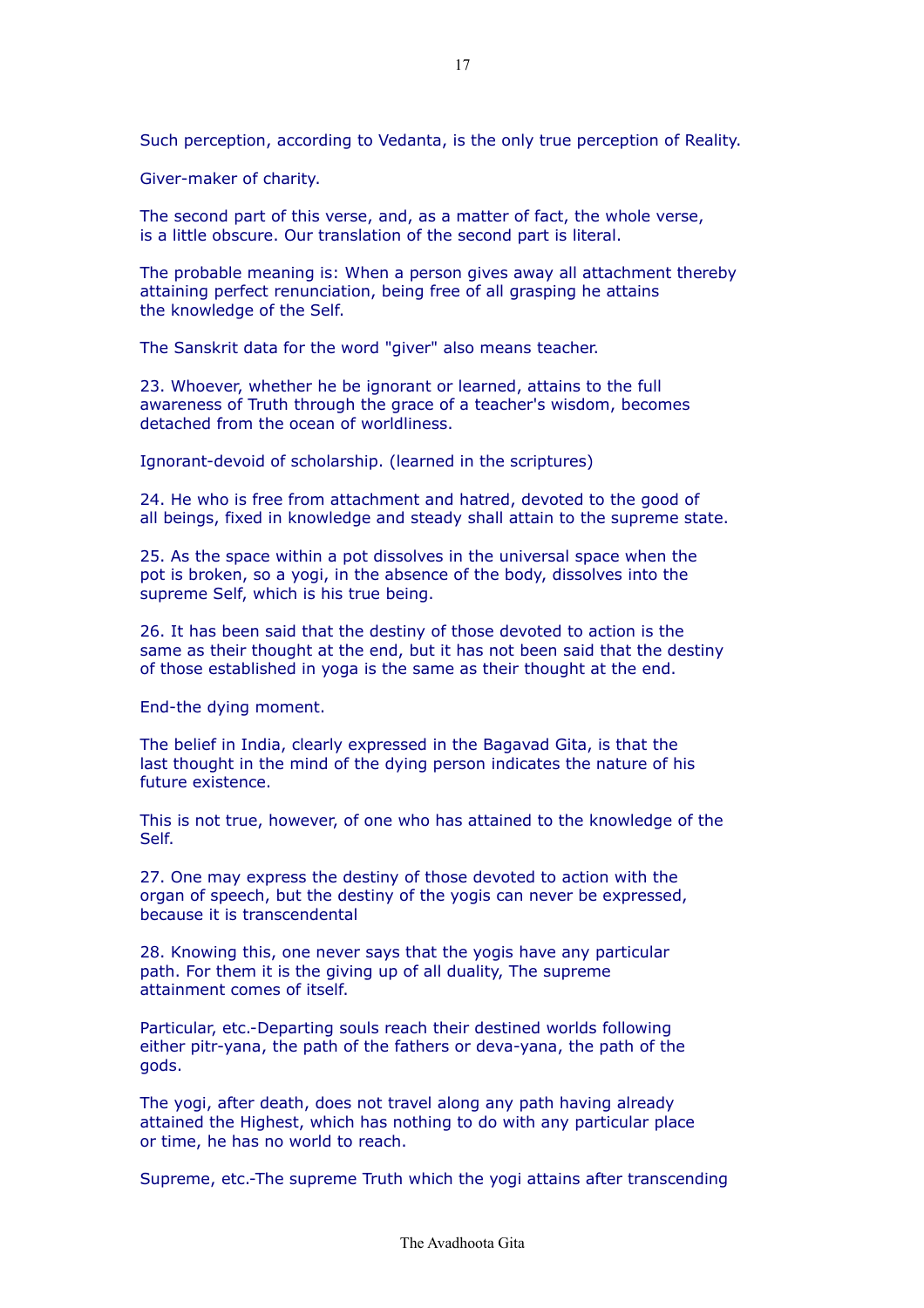all duality is ever present, eternal, and absolute, so cannot be spoken of in terms of relative existence or relative truth.

When the sense of duality is destroyed, this Truth at once reveals itself, even as the sun is seen shining when clouds disperse.

29. The yogi, having died anywhere, in a holy place or in the house of an untouchable, does not see the mother's womb again-he is dissolved in the supreme Brahman.

Untouchable-In India because of the cast system, there is a class of people called untouchable because they are considered impure.

Does not, etc.-is not reborn.

30. He who has seen his true Self, which is innate, unborn, and incomprehensible, does not, if anything desired happens to him, become tainted. Being free from taint, he never performs any action. The man of self-restraint or the ascetic, therefore, is never bound.

Desired, etc.-only apparently desired by him who possesses Self-knowledge. When one has attained to the knowledge of the Self one may still continue to live in the body and appear to be actively seeking desired objects.

This, however, is only in semblance.

Being free from the taint of ignorance, which makes the average man seek desirable objects and avoid undesirable ones, he is really inactive.

31. He attains to the supreme Self, who is eternal, pure, fearless, formless, and supportless, who is without body, without desire, beyond the pairs of opposites, free from illusion and of undiminished power.

Pairs, etc.-such as heat and cold, pain and pleasure, ignorance and knowledge, life and death, which are all relative.

32. He attains to the supreme, eternal Self, in whom exists no Veda, no initiation, no tonsure, no teacher, no disciple, no perfection of symbolic figures, no hand-posture or anything else.

Symbolic, etc.-In ritualistic worship geometrical figures drawn on metal, stone, etc., are sometimes used as symbols of Divinity.

Hand-posture-called mudra, used as art of ritualistic worship.

33. He attains to the supreme, eternal Self, in whom is neither sambhavi, nor sakti, nor anavi initiation; neither a sphere, nor an image, nor a foot, nor anything else; neither beginning, nor ending, nor a jar, etc.

Sambhavi, etc.-Tantrika texts speak of three kinds of initiation.

Sambhavi initiation, which is very rare, is that in which the teacher by a mere word, look, touch, or by will imparts the highest knowledge of God to the disciple instantly.

Sakti initiation is that in which the teacher instills into the disciple a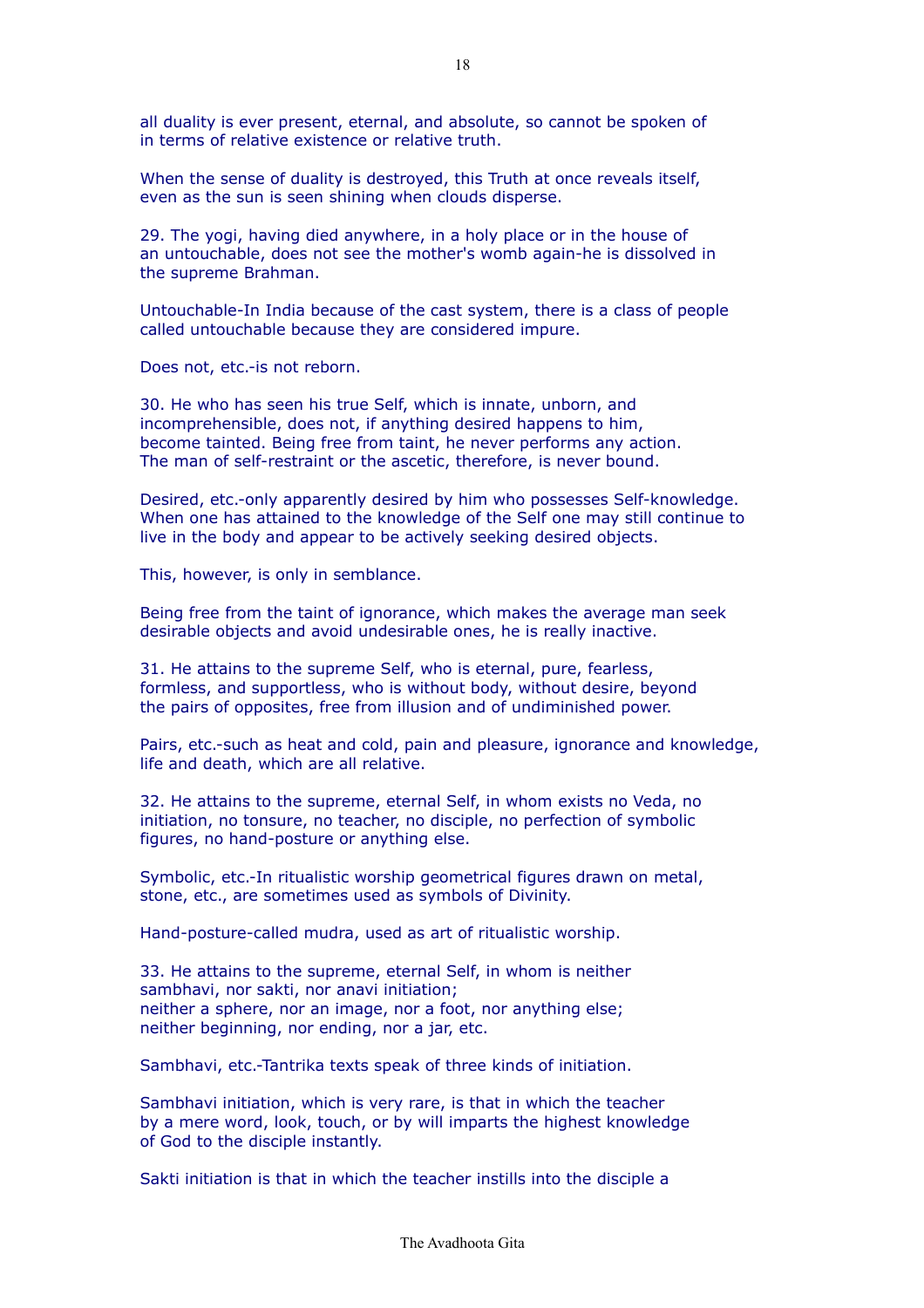great spiritual power which will of itself, within a reasonable time, bring about the disciple's spiritual emancipation. The disciple does not have to exert himself for this realization. Such initiation also is exceptional.

Anavi or mantri initiation is that in which the teacher, on an auspicious day, instructs the disciple concerning the method of spiritual practice he should follow,

gives him a word or a phrase (called mantra) to repeat, and offers other necessary

instructions.

The disciple must practice according to these instructions to gain spiritual knowledge.

Sphere-a round symbol made of stone, etc.

Foot- Sometimes either an image of a foot or a footprint is used as a symbol of worship.

Beginning, etc.-ceremonial beginning and ending of worship.

Jar-Sometimes a jar filled with water is used as a symbol of the all-pervading Divinity.

34. He attains to the supreme, eternal Self, from whose essence the universe of movable and immovable objects is born, in whom it rests, and into whom it dissolves, even as foam and bubbles are born of the transformation of water.

35. He attains to the supreme, eternal Self, in whom is no closing of nostril nor gazing nor posture, and in whom is neither knowledge nor ignorance nor any nerve-current.

Closing, etc.-In the practice of pranayama or breath control, each nostril in turn is closed with a finer in order to breathe only with the other nostril.

Gazing-fixing the eyes on a certain point to induce concentration.

Posture-a particular way of sitting which allows the body to be most comfortable and yet conduces to the practice of mental concentration.

Nerve-current-The reference is to the three nerves mentioned in Yoga texts-ida, pingala and susumna along which thought-currents are made to flow in order to realize higher states of consciousness.

36. He attains to the supreme, eternal Self, who is devoid of manifoldness, oneness, many-and-oneness, and otherness; who is devoid of minuteness, length, largeness, and nothingness; who is devoid of knowledge, knowableness, and sameness.

37. He attains the supreme, eternal Self whether he has perfect self-control or not, whether he has withdrawn his senses well or not, whether he has gone beyond activity or is active.

Has, etc.-whether he appears to have self-control or not.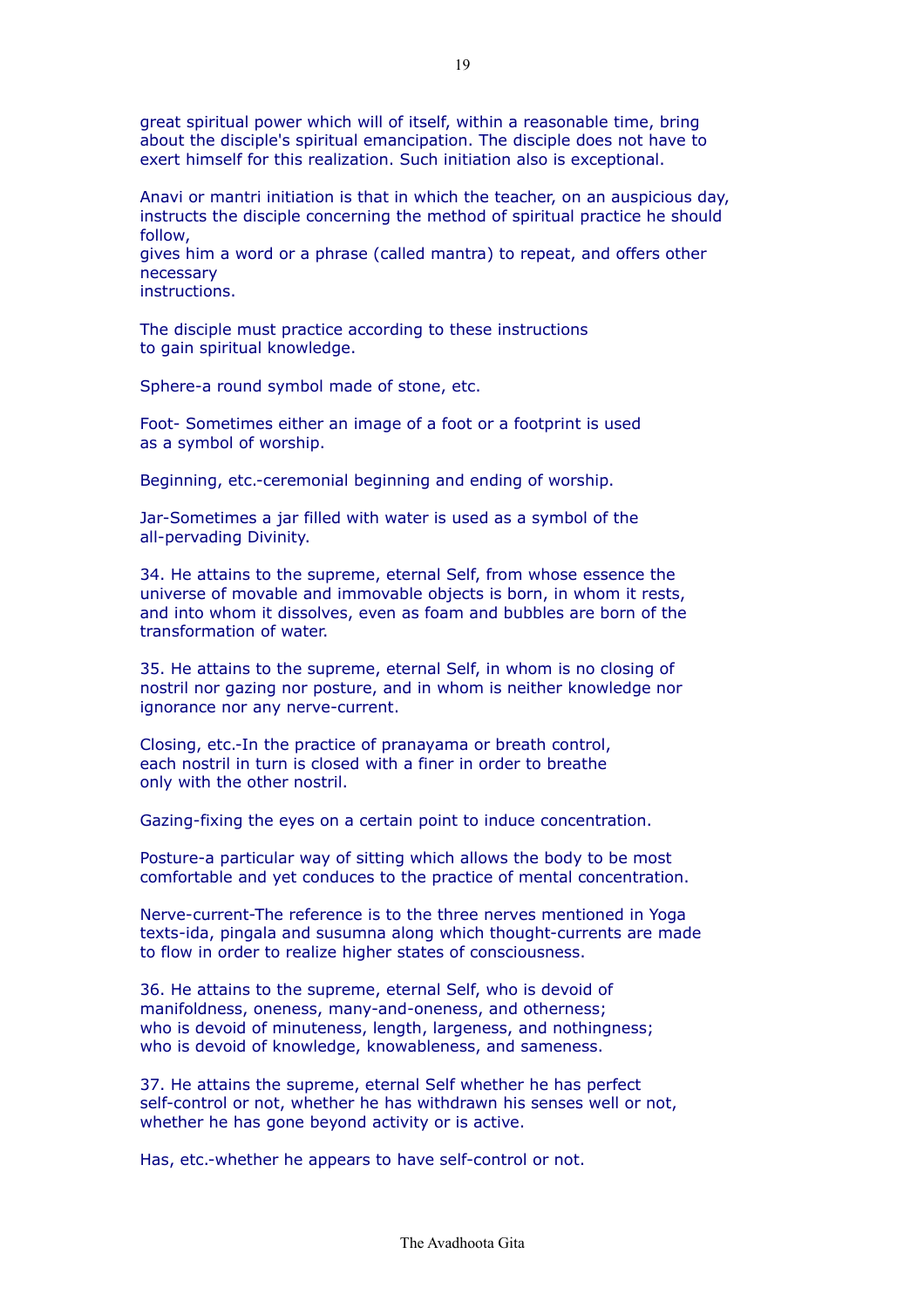38. He attains the supreme, eternal Self who is not mind, intelligence, body, senses, or egoism; who is neither the subtle elements nor the five gross elements nor of the nature of space.

39. When injunctions cease and the yogi attains to the supreme Self, his mind being void of differentiations, he has neither purity nor impurity; his contemplation is without distinguishing attributes: and even what is usually prohibited is permissible to him.

Injunctions-prescriptions given by the scriptures to a spiritual aspirant in regard to what he should practice.

The yogi who has attained to the Highest is beyond the need of such prescriptions.

Contemplation, etc.-The spiritual aspirant is prohibited from doing certain things, just as he is enjoined to do other things; but upon attaining the Highest he goes beyond all injunctions and prohibitions.

Realizing himself as the Absolute, he may act in even an apparently evil way, just as God does some apparently evil things in His creation.

40. Where mind and speech can utter nothing, how can there be instruction by a teacher? To the teacher-ever united with Brahman who has said these words, the homogeneous Truth shines out.

#### **Chapter 3**

1. The distinction of quality and absence of quality does not exist in the least. How shall I worship Siva The Absolute who is devoid of attachment and detachment who is of the form of ether, omniform, beyond illusion and all pervading?

This Siva could then be said to be like space, or void yet beyond both.

2. Siva (The Absolute) is ever without white and other colors. This effect and cause are also The Supreme Siva. I am thus the pure Siva, Devoid of all doubt. Oh beloved friend, how shall I bow to The Self in myself?

In that I do not exist in reality, I myself, am no Self yet there is awareness of Self as awareness in itself I am thus nothing at all but pure consciousness existing as awareness. But the evidence of my existence is not known until there is consciousness.

The objective Cosmos, is nothing at all yet when "I", (as awareness) become aware of the consciousness There is then the Cosmos, existing in awareness.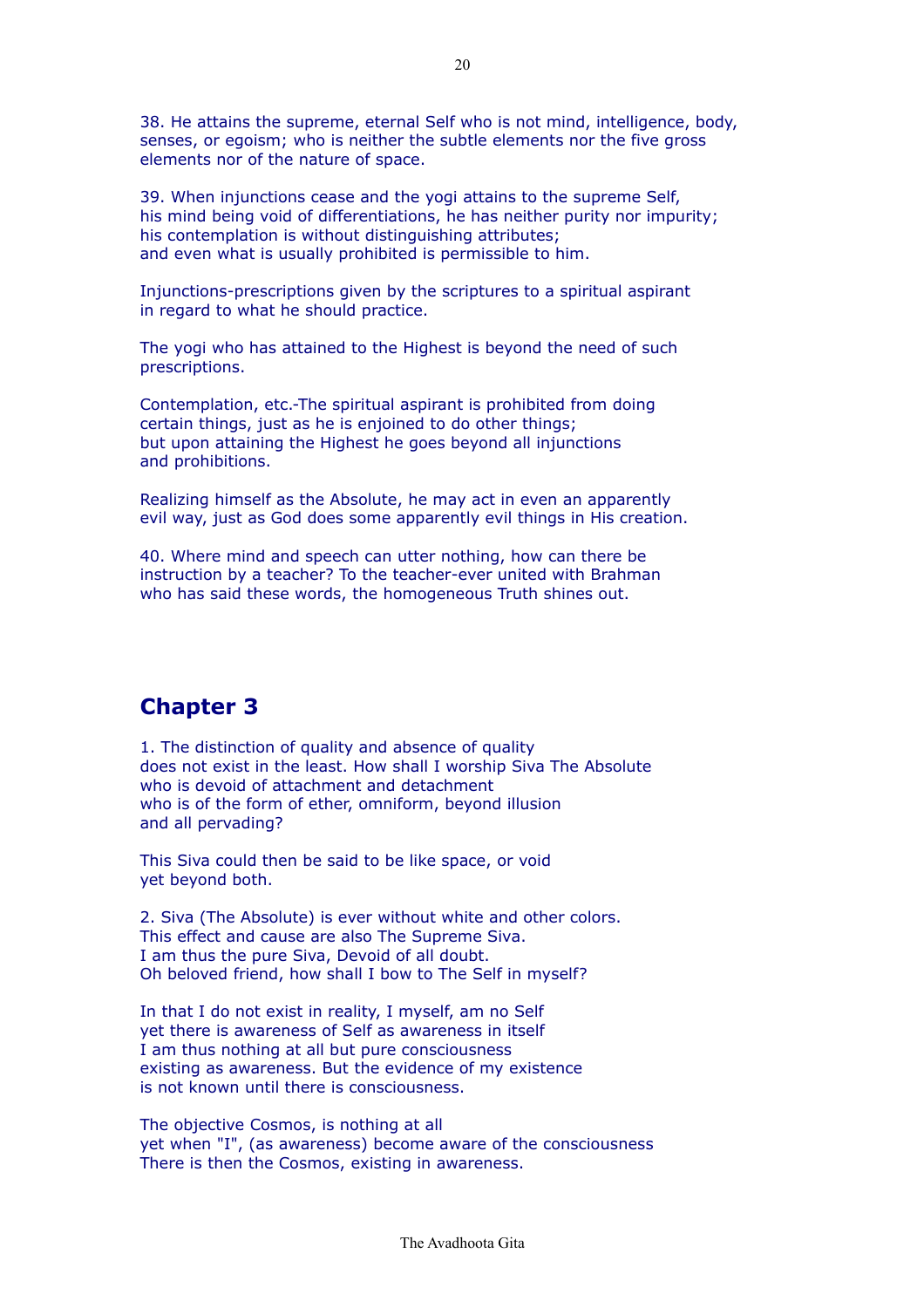Here it can be seen, that the Cosmos and Consciousness are non-different because all that is knowable as existing in Cosmos is known to exist only by The Consciousness.

However, Pure Awareness exists in itself of itself. there is no object there, thus it is non-differentiated infnity. Time then and with it space, are transcended.

3. I am devoid of root and rootlessness and am ever manifest. I am devoid of smoke and smokelessness and am ever manifest. I am devoid of light and the absence of light and am ever manifest. I am the nectar of knowledge, homogenous existence like the sky.

Because I exist, that which is knowable is known; the knowable being that which Consciousness is conscious of can only be known in the awareness . This is not to say that there is a knower who knows But that there is awareness that knows the consciousness as well as knowing the knower at the same time.

The known being known only in the awarenes, by Consciousness cannot otherwise be known or said to exist at all. The known therefore depends upon the fact that awareness is aware of that of which the mind is conscious.

4. How shall I speak of desirelessness and desire? How shall I speak of non-attachment and attachment? How shall I speak of Him as devoid of substance and insubstantiality? I am the nectar of knowledge, homogenous existence, like the sky.

Because the knowledge of all that exists, depends upon the pre-existence of a consciousness which can come to know the known, even the knowing consciousness is preceeded by Pure Awareness.

Thus it follows that I am the source of existence yet in myself I am without form, yet all form flows from me; as does the existence of the consciousness.

5. How shall i speak of the whole, which is non-dual? How shall i speak of the whole which is of the nature of duality? How shall I speak of the whole, which is eternal and non-eternal? I am the nectar of knowledge, homogenous existence like the sky.

6. It is neither gross nor subtle. It has neither come nor gone. It is without beginning, middle and end. It is neither high nor low. I am truly declaring the highest reality - I am the nectar of knowledge, homogenous existence, like the sky.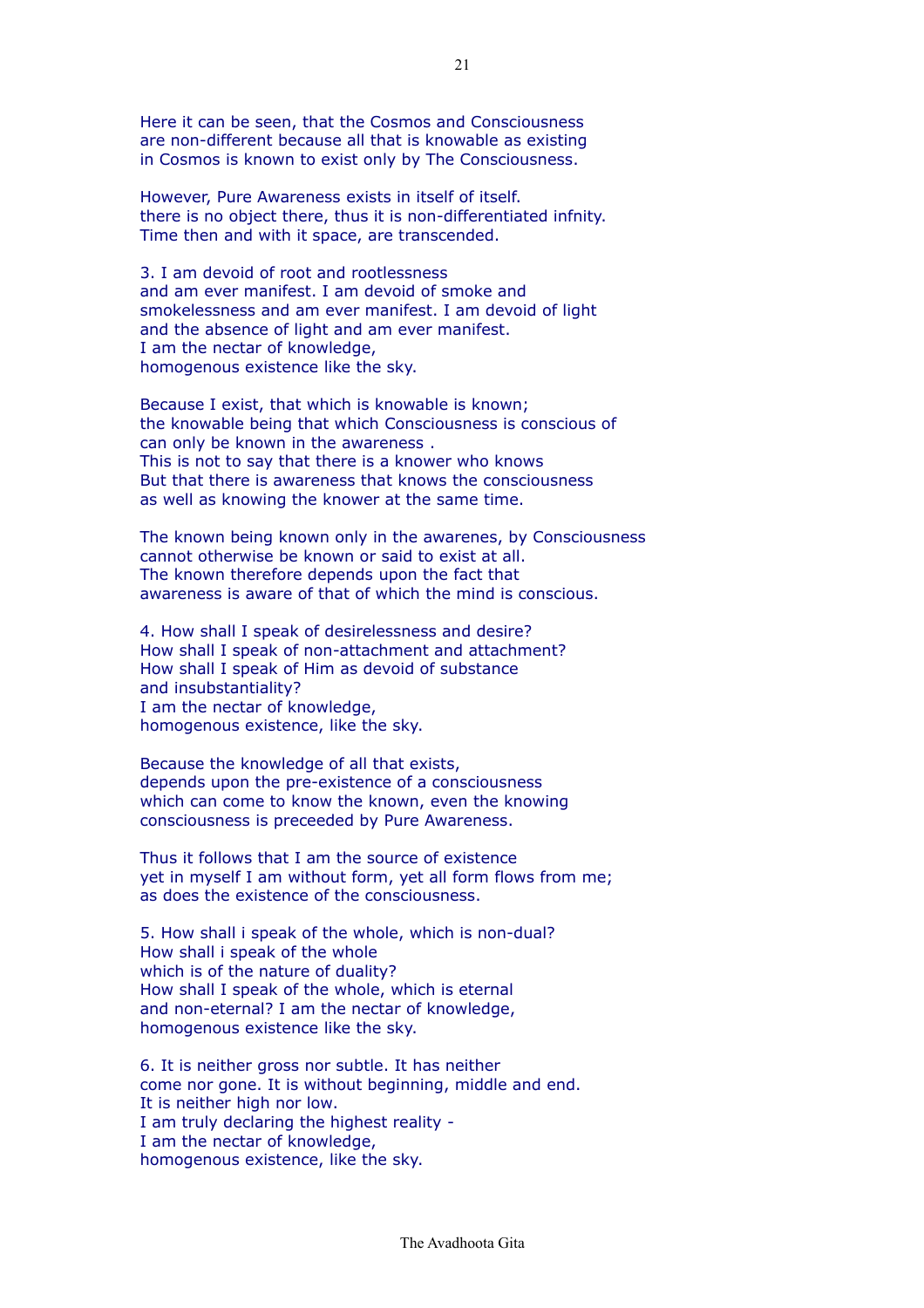7. Know all instruments of perception to be like ethereal space. Know all of perception to be like ethereal space. Know this pure one as neither bound nor free. I am the nectar of knowledge, homogenous existence, like the sky.

8. My child, I am not difficult to comprehend, nor am i hidden in consciousness. My child, I am not difficult to perceive, nor am I hidden in the perceptible. My child, I am not hidden in the forms immediately near me. I am the nectar of knowledge, homogenous existence, like the sky.

9. I am the fire that burns the karma of one who is beyond all karma. I am the fire that burns the sorrow of one beyond all sorrow. I am devoid of body. I am the nectar of knowledge, homogenous existence, like the sky.

10. I am the fire that burns the sin of one who is sinless. I am the fire that burns the attributes of one who is without attributes. I am the fire that burns the bondage of one who is without bondage. I am the nectar of knowledge, homogenous existence, like the sky.

11. My child, I am devoid of non-existence and of existence. My child, I am not devoid of unity and the absence of unity. My child I am not devoid of mind and absence of mind. I am the nectar of knowledge, homogenous existence, like the sky.

12. It is not my ignorance that the one beyond Illusion seems to be positioned in illusion. It is not my ignorance that the griefless one appears to be positioned in grief. It is not my ignorance that the greedless one appears to be positioned in greed. I am the nectar of knowledge, homogenous existence, like the sky.

There are many many references in scripture to the concepts of which Dattareya speaks in this Avadhuta Gita. The above references are included to get the reader started.

13. The creeper like growth of worldly existence is never mine. The joy of extended contentment is never mine. This bondage of ignorance is never mine. I am the nectar of knowledge, homogenous existence, like the sky.

14. The activity involved in the extension of relative existence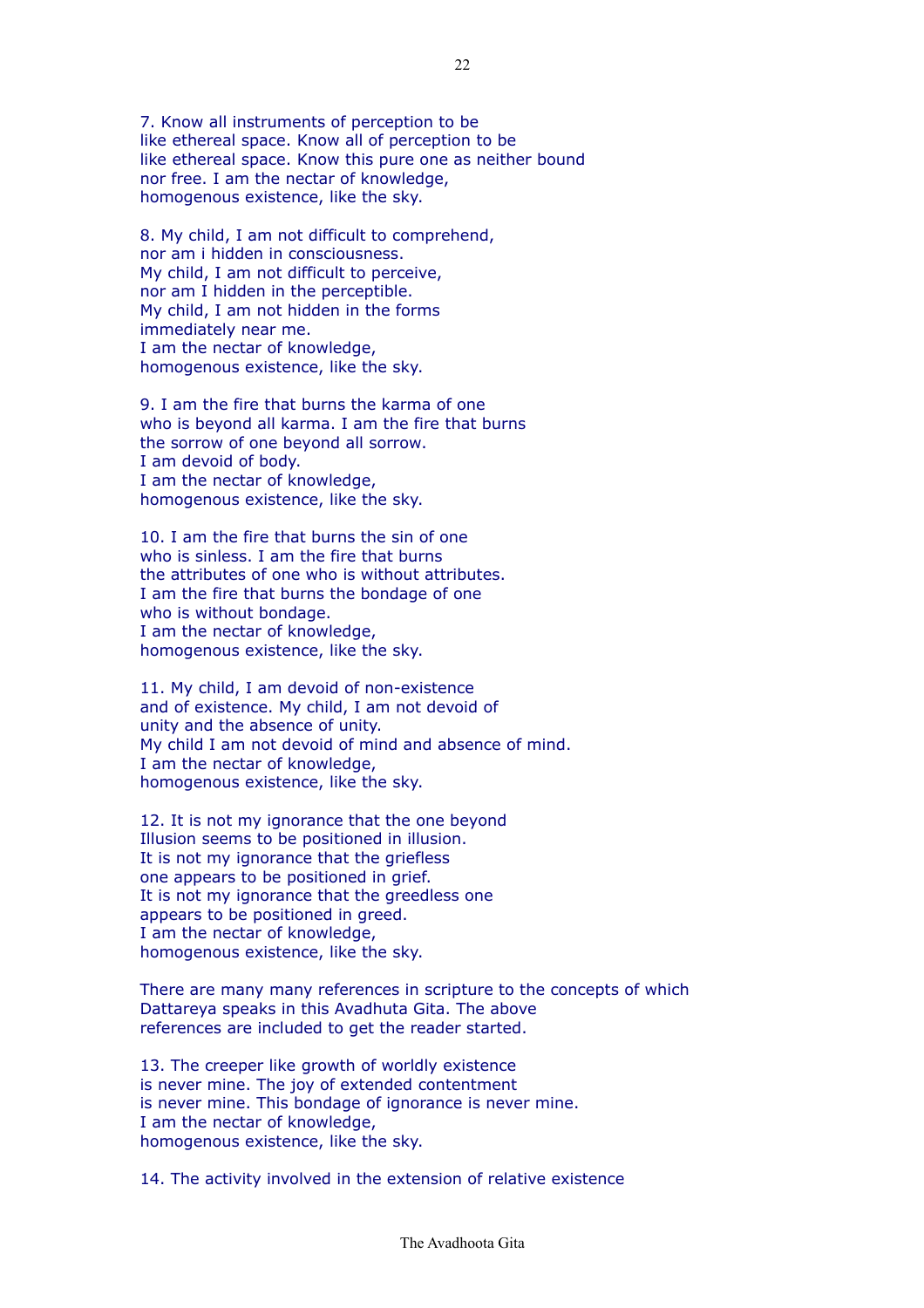is not a modification of myself. The gloom which is the expansion of grief is not a modification of myself. The tranquillity which produces one's religious merit is not a modification of mine. I am the nectar of knowledge, homogenous existence, like the sky.

15. I have never any action which is the cause of regret and misery. Mine is never a mind which is the product of misery. Since egoism never is mine. I am the nectar of knowledge, homogenous existence, like the sky.

16. I am the death of the movement of the unmoving One. I am neither decision nor indecision. I am the death of sleep and wakefulness. I am neither good nor evil, neither moving nor unmoving, I am neither substance nor insubstantial. I am the nectar of knowledge, homogenous existence, like the sky.

17. This self, knowable nor the instrument of knowing. It is neither reason nor the one to be reasoned about. It is beyond the reach of words. It is neither mind nor intelligence. How can I speak this truth to you? I am the nectar of knowledge, homogenous existence, like the sky.

18. The supreme Reality is devoid of the undivided and the divided. The supreme truth is in no way within or without. It is beyond causation. It is not attached nor is it any substance. I am the nectar of knowledge, homogenous existence, like the sky.

19. I am verily the reality free of such blemishes as attachment. I am verily the reality free of the grief caused by transmigratory existence. I am the nectar of knowledge, homogenous existence, like the sky.

20. If there are no three planes of existence how can there be a fourth? If there are no three times how can there be quarters? The Supreme reality is the state of the highest serenity. I am the nectar of knowledge, homogenous existence, like the sky.

21. I have no such divisions as long or short. I have no such divisions as wide or narrow. I have no such divisions as angular or circular. I am the nectar of knowledge,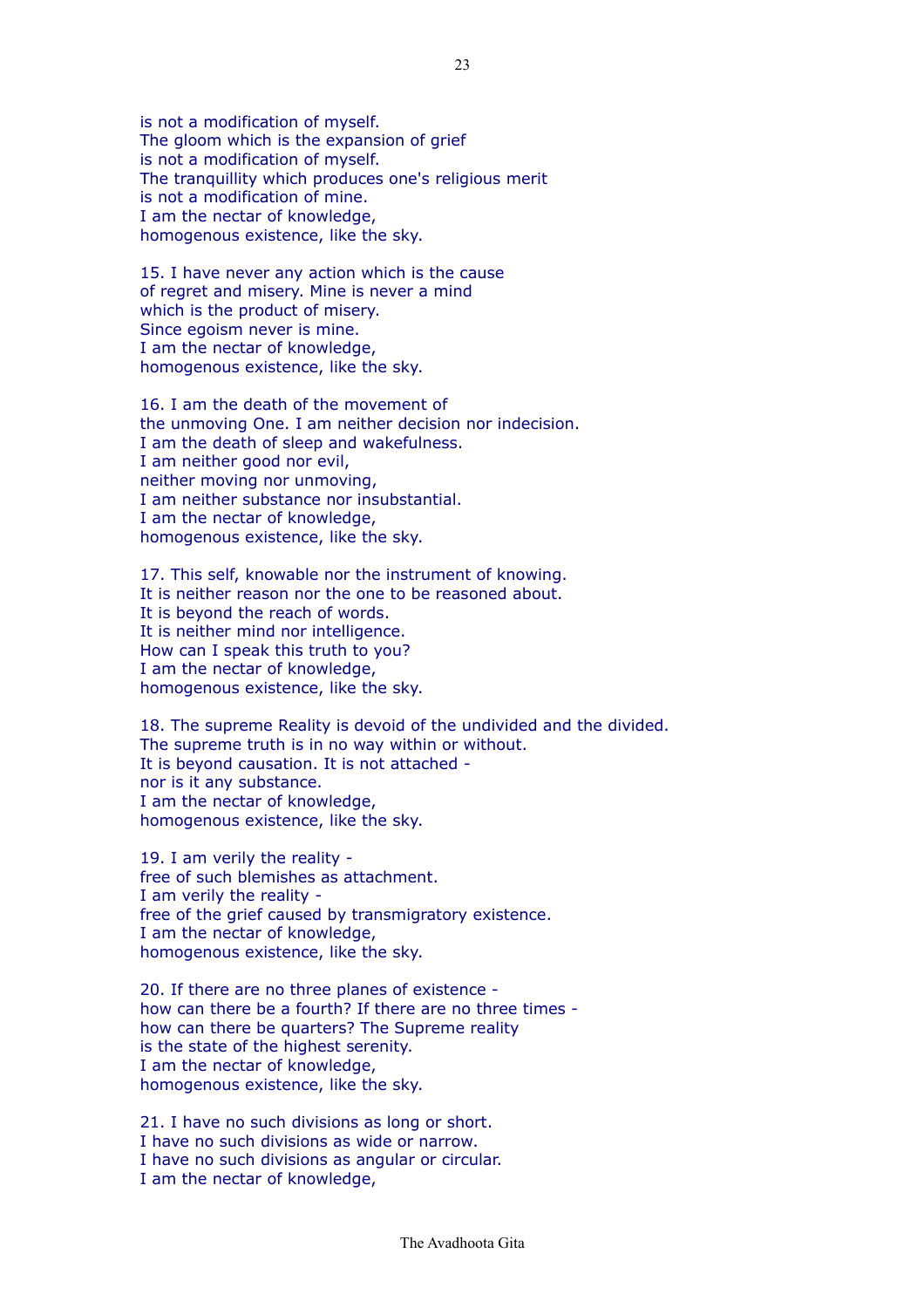homogenous existence, like the sky.

22. I never had a mother, Father, Son or the like. I was never born and never did I die. I never had a mind. The supreme reality is undistracted and calm. I am the nectar of knowledge, homogenous existence, like the sky.

23. I am pure, very pure beyond reason and of infinite form. I am non-attachment and attachment beyond reason and of infinite form. I am undivided and divided beyond reason and of infinite form. I am the nectar of knowledge, homogenous existence, like the sky.

24. If the supreme reality is only one and stainless How can there be here and the hosts of gods beginning with Brahma, and how can there be herethe worlds of habitation, such as heaven? I am the nectar of knowledge, homogenous existence, like the sky.

25. How shall I, the pure One, the "not this " and yet the not "not this", speak? How shall I, the pure One, The endless and the end, speak? How shall I, the pure One, attributeless and attribute, speak? I am the nectar of knowledge, homogenous existence, like the sky.

26. I ever perform the supreme action which is non-action. I am supreme Joy, devoid of attachment and detachment. I am everlasting Joy, devoid of body and absence of body. I am the nectar of knowledge, homogenous existence, like the sky.

27. The creation of the illusory universe is not my modification. The creation of deceit and arrogance is not my modification. The creation of truth and falsehood is not my modification. I am the nectar of knowledge, homogenous existence, like the sky.

28. I am devoid of time, such as twilight - I have no disjunction. I am devoid of interiorness and awakening. I am neither deaf nor mute. I am thus devoid of illusion. I am not made pure by moods of mind. I am the nectar of knowledge, homogenous existence, like the sky.

29. I am without a master and the absence of a master - I am unperturbed. I have transcended mind and absence of mind - I am unperturbed. Know me as unperturbed and transcendent of all. I am the nectar of knowledge, homogenous existence, like the sky.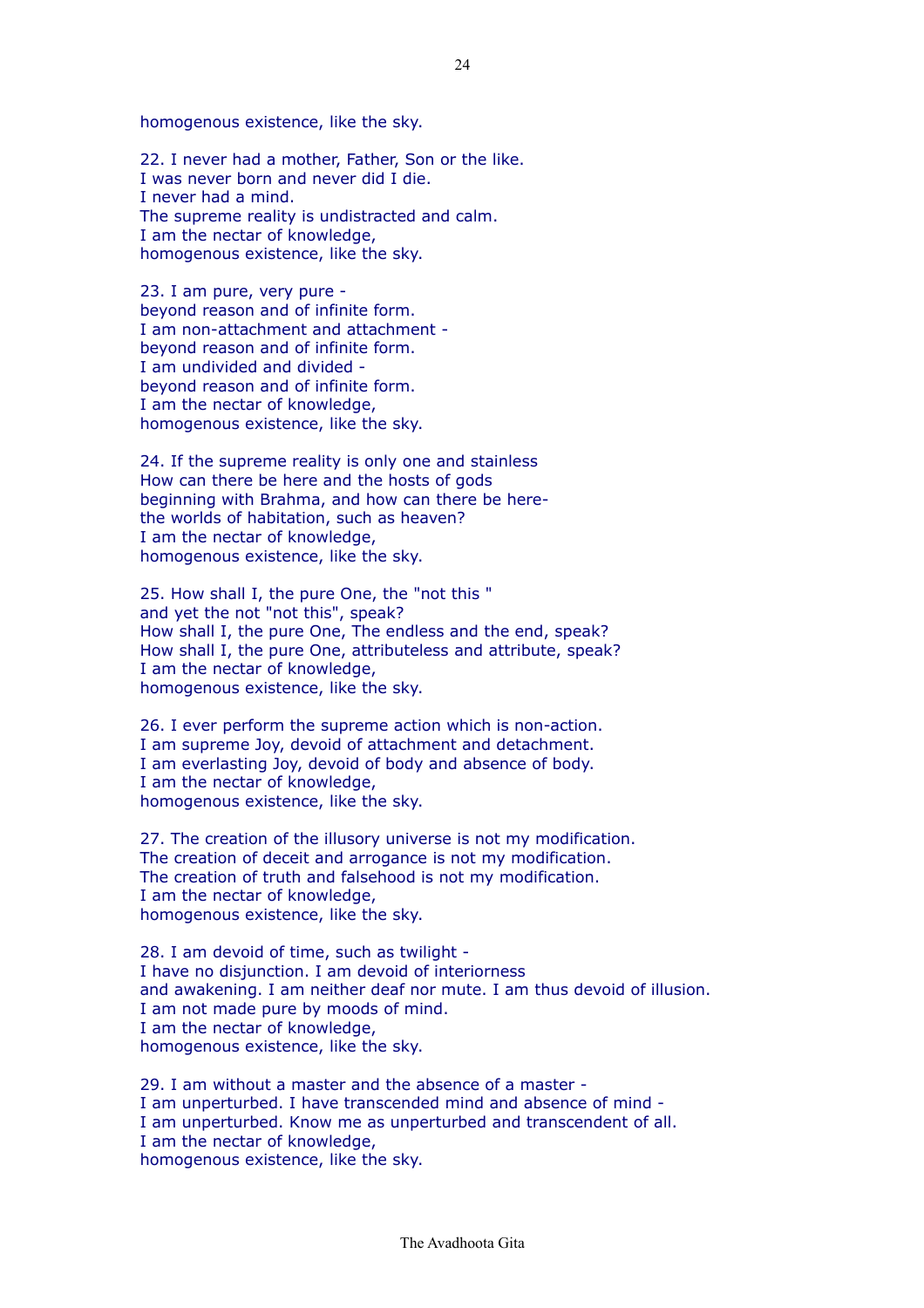30. How shall I say that this is a forest or a temple? How shall I say that this is proved or doubtful? It is thus uninterrupted homogenous calm Existence. I am the nectar of knowledge, homogenous existence, like the sky.

31. The Self devoid of life and lifelessness shines forever. Devoid of seed and seedlessness of liberation and bondage, it shines forever. I am the nectar of knowledge, homogenous existence, like the sky.

32. It shines forever, devoid of birth mundane existence and death. I am the nectar of knowledge, homogenous existence, like the sky.

33. Thou hast no name and form even to the extent of allusion, nor any substance differentiated or undifferentiated. Why dost thou grieve, O Thou shameless mind? I am the nectar of knowledge, homogenous existence, like the sky.

34. Why weepest thou friend? Thou hast no misery of birth. why weepest thou friend? There is no change for thee. I am the nectar of knowledge, homogenous existence, like the sky.

35. Why dost weep thou friend? Thou hast no natural form. Why dost thou weep friend? Thou hast deformity. Why dost thou weep friend? Thou hast no age. I am the nectar of knowledge, homogenous existence, like the sky.

36. Why dost thou weep friend? Thou hast no age. Why dost thou weep friend? thou hast no mind. Why dost thou weep friend? Thou hast no senses. I am the nectar of knowledge, homogenous existence, like the sky.

37. Why dost thou weep friend? Thou hast no lust. Why dost thou weep friend? Thou hast no greed. Why dost thou weep friend? Thou hast no delusion. I am the nectar of knowledge, homogenous existence, like the sky.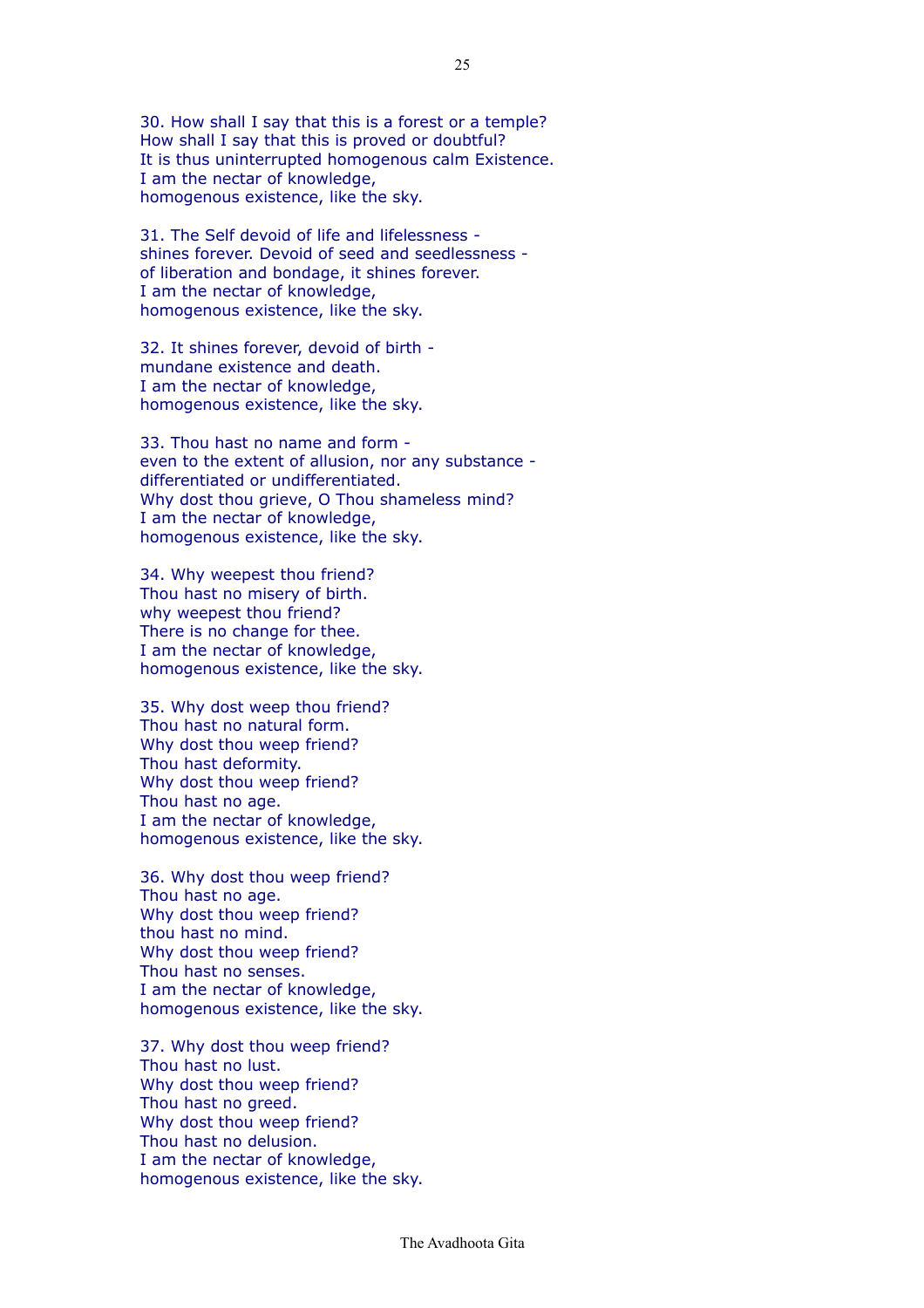38. Why dost thou desire affluence? Thou hast no wealth. Why dost thou desire affluence? Thou hast no wife. Why dost thou desire affluence? Thou hast none that is thine own. I am the nectar of knowledge, homogenous existence, like the sky.

39. Birth in this universe of false appearances is neither thine nor mine. This shameless mind appears differentiated. This, Devoid of difference and non-difference, is neither mine nor thine. I am the nectar of knowledge, homogenous existence, like the sky.

40. Thou hast not the nature of nonattachment in the slightest nor hast thou in the slightest the nature of attachment. Thou hast not even the slightest nature of desire. I am the nectar of knowledge, homogenous existence, like the sky.

41. In thy mind there is neither the meditator meditation, nor the object of meditation. Thou hast no samadhi. There is no region outside thee nor is there any substance of time. I am the nectar of knowledge, homogenous existence, like the sky.

42. I have told thee all that is essential. there is neither thou, nor anything for me or for a great one. nor is there any teacher or disciple. The supreme reality is natural and exists in its own way. I am the nectar of knowledge, homogenous existence, like the sky.

43. If I, the supreme, of the nature of the sky, alone exist, how can there be here the supreme truth which is blissful reality, how can there be here the supreme truth which is not of the nature of bliss, and how can there be here the supreme truth of the nature of knowledge and intuition?

44. Know the one who is Consciousness and devoid of fire and air. Know the one of the nature of consciousness who is devoid of earth and water. Know the one of the nature of consciousnesswho is devoid of coming and going.

45. I am neither of the nature of the void nor of the nature of non-void. I am neither of pure nature nor of impure nature. I am neither form nor formlessness. I am the supreme reality of the form of its own nature.

46. Renounce the world in every way.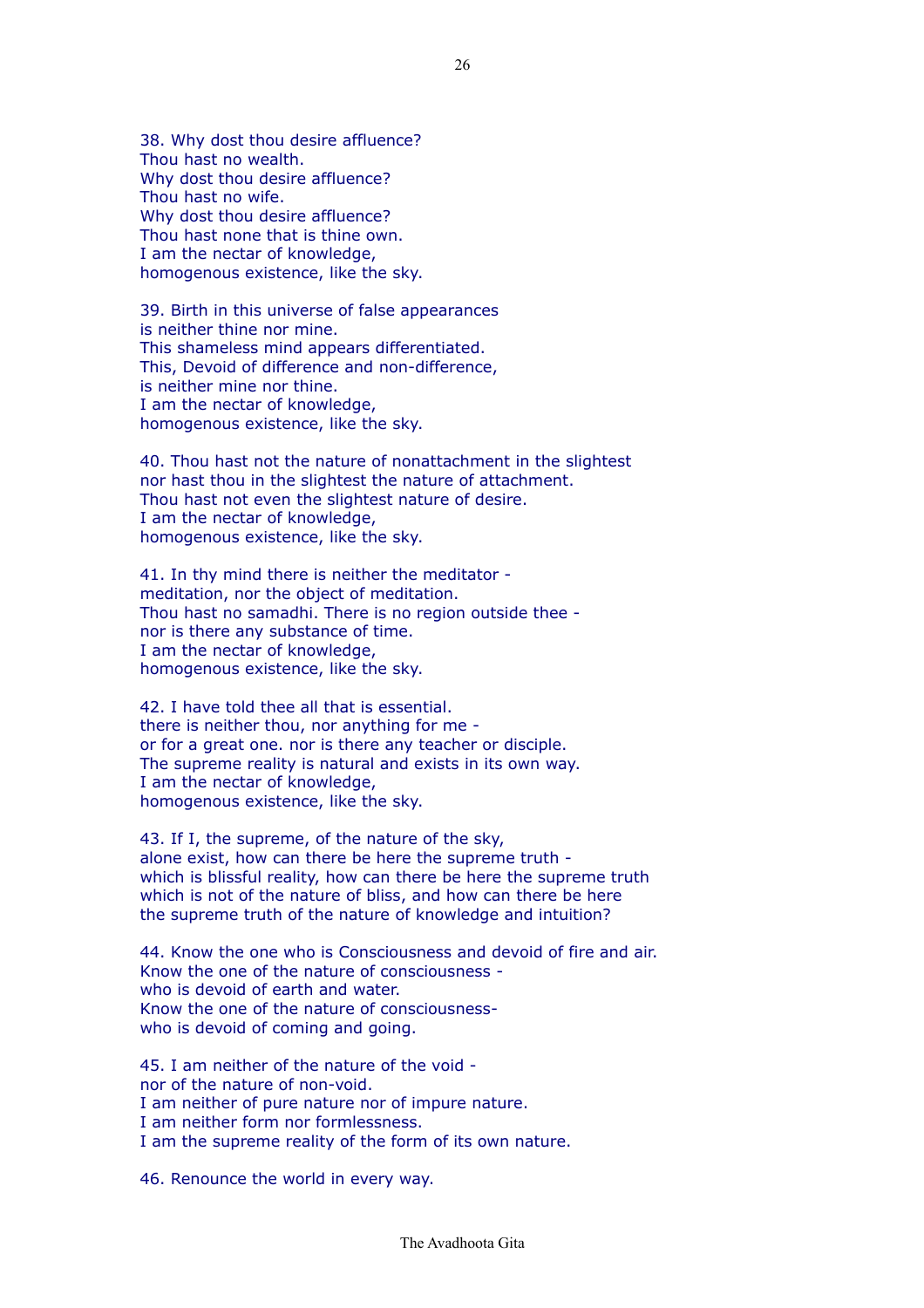Renounce renunciation in every way. Renounce the poison of renunciation and non-renunciation. The self is pure, immortal, natural and immutable.

### **Chapter 4**

1. There is neither invitation nor casting off; How can there be flowers, leaves, meditations and recitation of sacred texts, and how can there be worship of Siva which is identity in non-difference?

2. The absolute is not liberated from bondage and obstruction. The absolute is not purified, cleansed and released. The absolute is not liberated by union or separation. I am indeed the free One, like the sky.

3. I have developed no false notion that all this reality come into existence or that all this unreality comes into existence. I am free from disease - my form has been extinguished.

4. Stained, stainless, divided, undivided differentiated, none of these appear to me. I am free from disease - my form has been extinguished.

5. It has not yet happened that I, the ignorant one have attained to knowledge, nor has it happened that I have become of the nature of Knowledge. And how can I say that I have both ignorance and knowledge? I am free from disease - my form has been extinguished.

6. It (The Self) does not appear to me as virtuous or sinful as bound or liberated, nor does it appear to me as united or separated. I am free from disease - my form has been extinguished.

7. I never have the high, low, or middle state. I have no friend nor foe. How shall I speak of good and evil? I am free from disease - my form has been extinguished.

8. I am not the worshipper or of the form of the worshipped. I have neither instruction nor practice. How shall I speak of myself who am of the nature of Consciousness? I am free from disease - my form has been extinguished.

9. There is nothing here which pervades or is pervaded. There is no abode nor is there the abodeless. How shall I speak of void and non-void? I am free from disease - my form has been extinguished.

10. There is no one to understand and nothing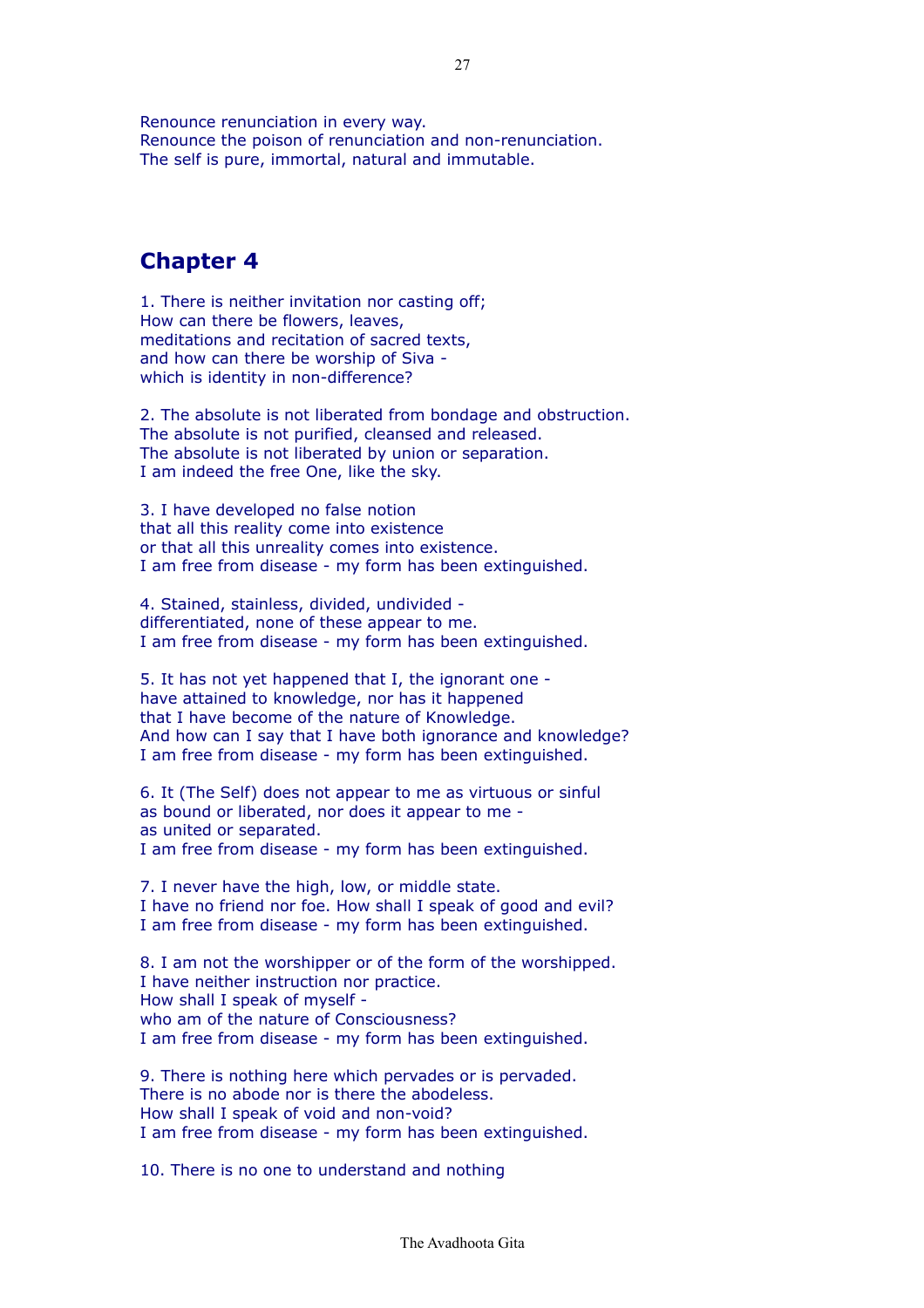indeed, to be understood. I have no cause and no effect. How shall I say that I am conceivable or inconceivable? I am free from disease - my form has been extinguished.

11. There is nothing dividing, nothing to be divided. I have nothing to know with and nothing to be known. How shall I then speak of coming and going? I am free from disease - my form has been extinguished.

12. I have no body or bodilessness nor have I intelligence, mind or senses. How shall I speak of attachment and detachment? I am free from disease - my form has been extinguished.

13. The Self is not separate or high and it has not disappeared even to the extent of allusion. Friend, how can I speak of it as identical or different? I am free from disease - my form has been extinguished.

14. Neither have I conquered the senses nor have i not conquered them. Self-restraint or discipline never occurred to me. Friend how can I speak of victory and defeat? I am free from disease - my form has been extinguished.

15. Never have I form or absence of form, Never any beginning, middle, or end. Friend how can I speak of strength and weakness? I am free from disease - my form has been extinguished.

16. Never did I have death or deathlessness poison or poisonlessness. How can I speak of pure and impure? I am free from disease - my form has been extinguished.

17. Never have I sleep or awakening. Never do I practice concentration or hand-posture. For me there is neither day nor night. How can i speak of the transcendental and relative states? I am free from disease - my form has been extinguished.

18. Know me as free from all and form the details composing the all. I have neither illusion nor freedom from illusion. How shall I speak of such rituals as morning and evening devotions? I am free from disease - my form has been extinguished. I am free from disease - my form has been extinguished.

19. know me as endowed with all concentration. Know me as free from any relative or or ultimate aim. How shall I speak of union and separation? I am free from disease - my form has been extinguished.

20. I am neither ignorant nor learned. I observe neither silence nor absence of silence. How shall I speak of argument and counter argument? I am free from disease - my form has been extinguished.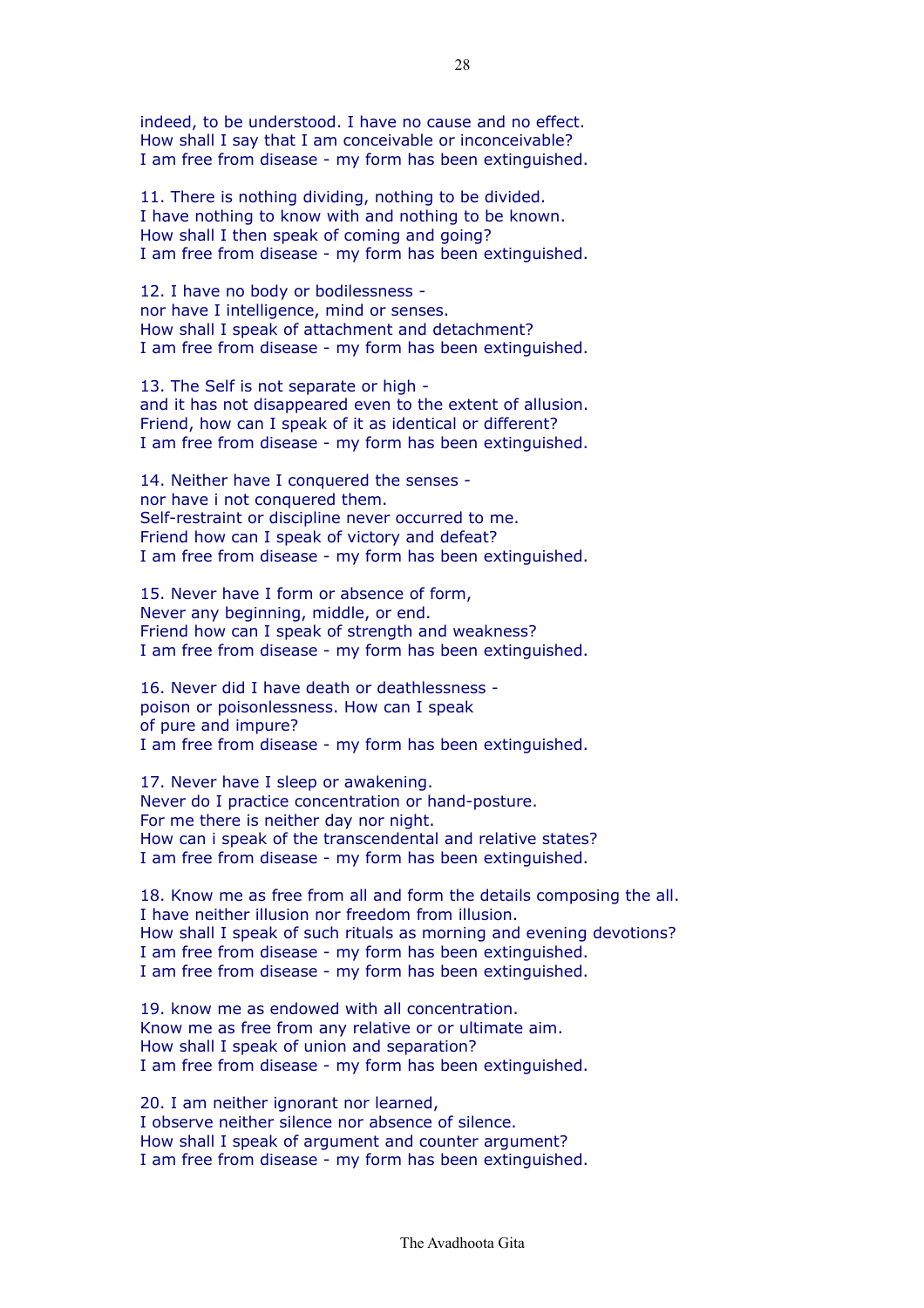21. Never do I have father, mother, family, caste, birth and death. How shall I speak of affection and infatuation? I am free from disease - my form has been extinguished.

22. Never do I disappear - I am ever manifest. Never so I have effulgence or absence of effulgence. How shall I speak of such rituals as morning and evening devotions? I am free from disease - my form has been extinguished.

23. Know me beyond all doubt to be boundless. Know me beyond all doubt to be undivided. Know me beyond all doubt to be stainless. I am free from disease - my form has been extinguished.

24. The wise give up all meditations; they give up all good and evil deeds and drink of the nectar of renunciation. I am free from disease - my form has been extinguished.

25. There is verily no versification where one knows nothing. The supreme and free one absorbed in the consciousness of the homogenous being and pure of thought, prattles about the truth.

## **Chapter 5**

1. The word Om is like the sky, it is not the discernment of the essence of high or low. How can there be enunciation of the point of the word Om which annuls the manifestation of the unmanifest?

2. The srutis - such as "That thou art" prove to thee thou art indeed "That" devoid of adjuncts and the same in all. Why dost thou, who art the identity in all, grieve in thy heart?

3. If thou art identity in all, if thou art devoid of above and below, within and without and of even the sense of unity, then - Why dost thou, who art the identity in all, grieve in thy heart?

4. There is no discrimination of rules and preceptsthere is no cause or effect. That which is the identity in all is without words and the collection of words. Why dost thou, who art the identity in all, grieve in thy heart?

5. There is no knowledge or ignorance and no practice of concentration. There is no space and the absence of space and no practice of concentration.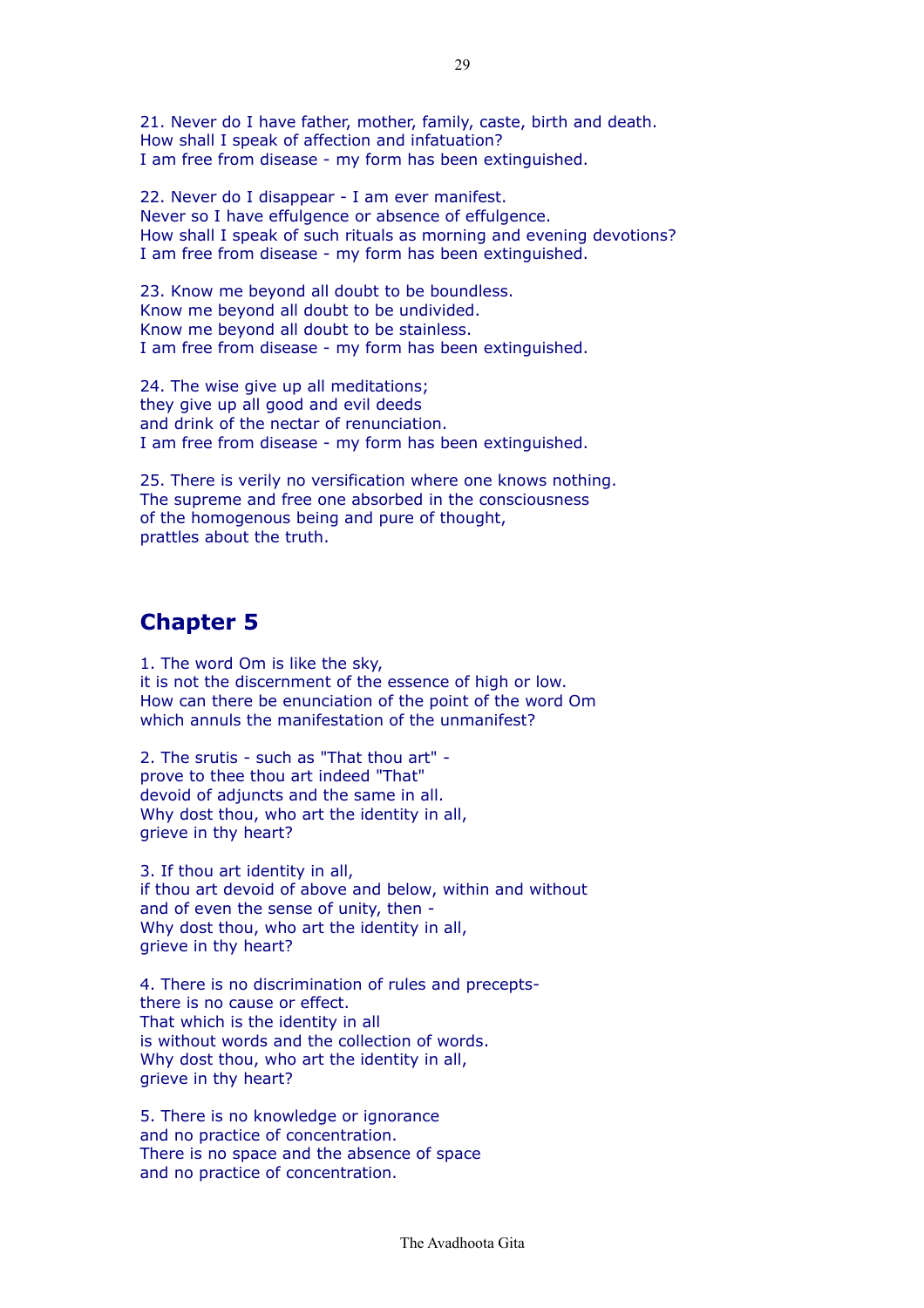Why dost thou, who art the identity in all, grieve in thy heart?

6. There is no pot, no individual body or individual. There is no distinction of cause and effect. Why dost thou, who art the identity in all, grieve in thy heart?

7. There is only the state of freedom which is the All and undifferentiated, which is devoid of the distinction of short and long of round and angular. Why dost thou, who art the identity in all, grieve in thy heart?

8. Here is the only One without void and absence of void, without purity and impurity without the whole and the part. Why dost thou, who art the identity in all, grieve in thy heart?

9. There is no distinction of the different and the non-different. There is no distinction of within and without or the junction of the two. It is the same in all- devoid of friend and foe. Why dost thou, who art the identity in all, grieve in thy heart?

10. It is not of the nature of disciple or non-disciple; nor is it the discernment of the difference between the living and the non-living. There is only the state of freedom - The All - The undifferentiated. Why dost thou, who art the identity in all, grieve in thy heart?

11. It is without form and formlessness. It is without difference and non-difference. It is without manifestation and evolution. Why dost thou, who art the identity in all, grieve in thy heart?

12. There is no bondage due to fetters of good and evil qualities. How shall I perform the actions related to death and life? There is only the pure stainless Being the same in all.. Why dost thou, who art the identity in all, grieve in thy heart?

13. Here is the Being devoid of existence and non-existenceof desire and desirelessness. Here is verily the highest consciousness identical with freedom.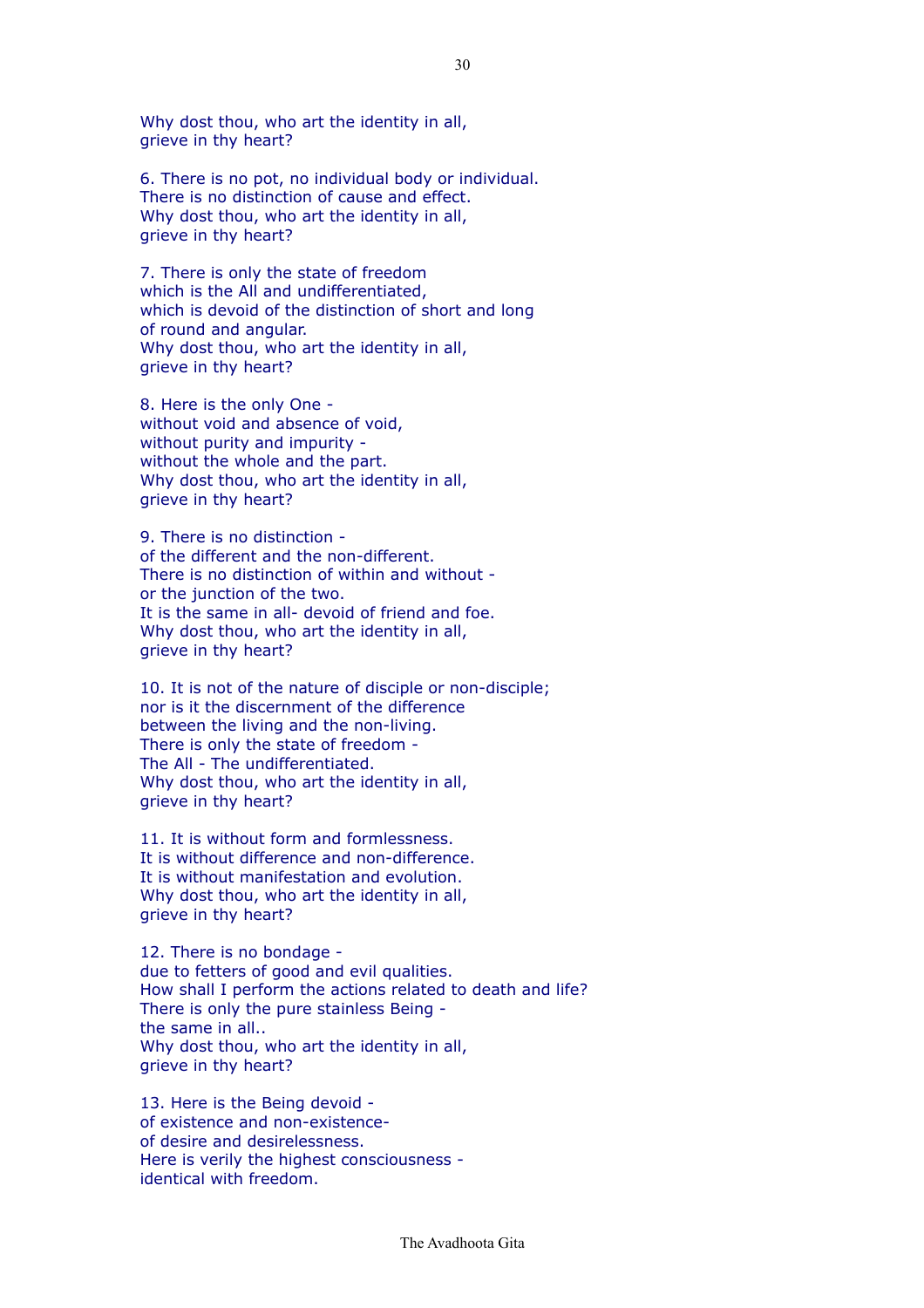Why dost thou, who art the identity in all, grieve in thy heart?

14. Here is the truth undifferentiated by truths devoid of junction and disjunction. Since it is the same in all and devoid of all - Why dost thou, who art the identity in all, grieve in thy heart?

15. Here is the Supreme devoid of association and disassociation unlike a house cottage or sheath. Here is the Supreme, devoid of knowledge and ignorance. Why dost thou, who art the identity in all, grieve in thy heart?

16. Change and changelessness the definable and the indefinable are untrue. if the truth is in the Self alone - Why dost thou, who art the identity in all, grieve in thy heart?

17. Here verily is the conscious Being who is completely the All. Here is the conscious Being who is the all-comprehensive and undivided. Here is the conscious Being, alone and immutable. Why dost thou, who art the identity in all, grieve in thy heart?

18. It is ignorance to see difference in the undifferentiated. Doubt in what is beyond doubt is ignorance. If there is only the one undivided consciousness then why dost thou, who art the identity in all, grieve in thy heart?

19. There is no state of liberation no state of virtue, no state of vice. There is no state of perfection and no state of destitution. Why dost thou, who art the identity in all, grieve in thy heart?

20. If the homogenous Being is devoid of cause and effect division and subdivision, color and lack of color - Why dost thou, who art the identity in all, grieve in thy heart?

21. The self is here in the universal consciousness which is the All and undivided. It is here in the universal consciousness which is absolute and immovable. It is here in the universal consciousness which is devoid of men and other beings. Why dost thou, who art the identity in all, grieve in thy heart?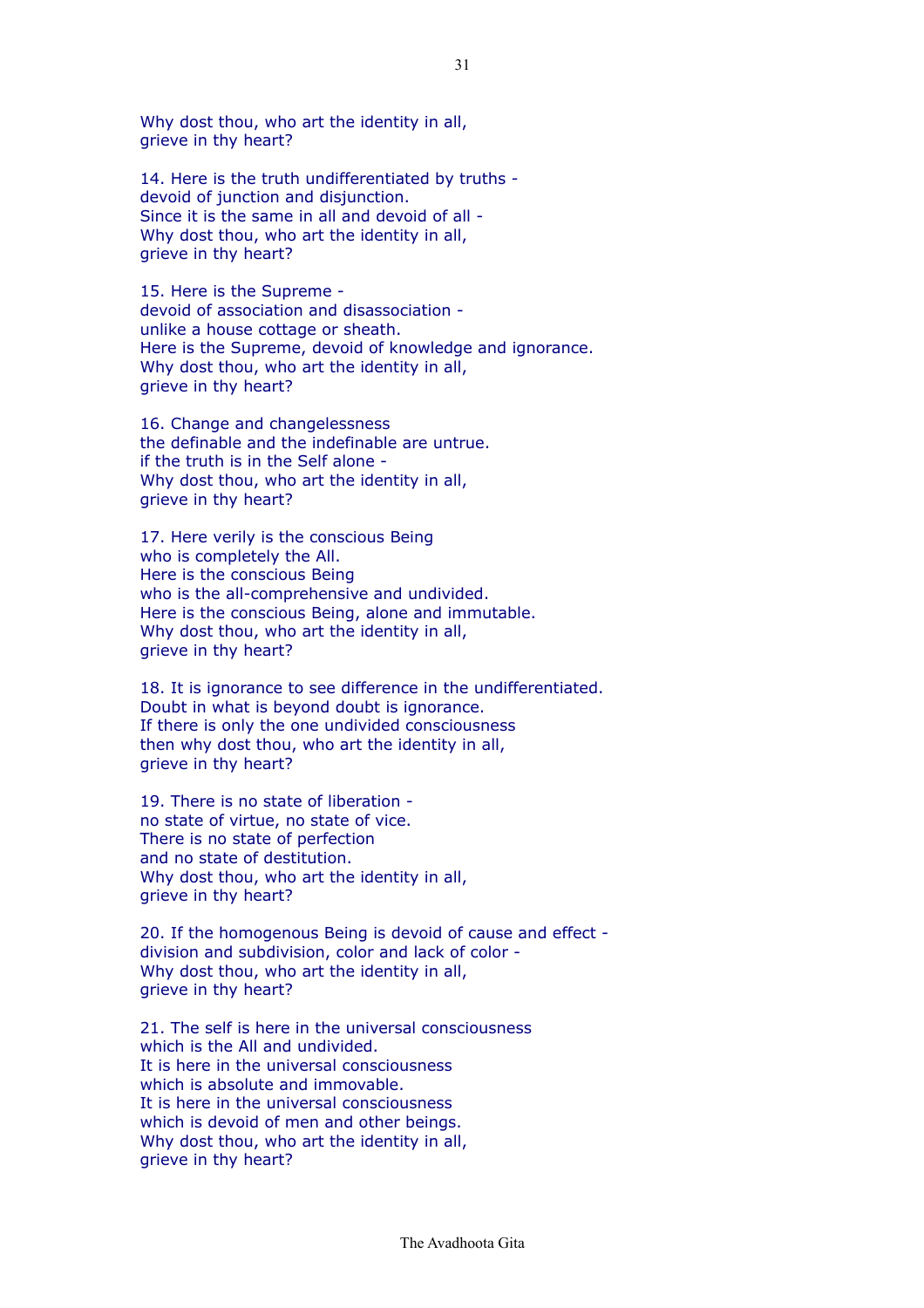22. The Self transcends all, is indivisable and all-pervading. It is free from stain of attachment, immovable and all-pervading. It is without day and night and all-pervading. Why dost thou, who art the identity in all, grieve in thy heart?

23. There is no coming of bondage and freedom from bondage. There is no coming of union and separation. There is no coming of reasoning and disputation. Why dost thou, who art the identity in all, grieve in thy heart?

24. Here is negation of time, untime and even the atom of fire but no negation of the absolute truth. Why dost thou, who art the identity in all, grieve in thy heart?

25. Here is the Self devoid of body and disembodiment. Here is verily the supreme One devoid of dream and deep sleep. Here is the supreme One devoid of name and injunctions. Why dost thou, who art the identity in all, grieve in thy heart?

26. Pure, vast and homogenous like the sky, the Self is the same in all and devoid of all. It is the homogenous Being divested of essence and non-essence and change. Why dost thou, who art the identity in all, grieve in thy heart?

27. Here is the Self which is more than dispassionate to virtue and vice to substance and nonsubstance to desire and desirelessness. Why dost thou, who art the identity in all, grieve in thy heart?

28. Here is the Self, the same in all which is without grief and greiflessness. Here is the Supreme, without happiness and sorrow. The Supreme Truth is devoid of teacher and disciple. Why dost thou, who art the identity in all, grieve in thy heart?

29. Verily there is no offshoot essence or absence of essence. Neither is there movable nor immovable sameness nor variety. The Self is devoid of reason and unreason. Why dost thou, who art the identity in all,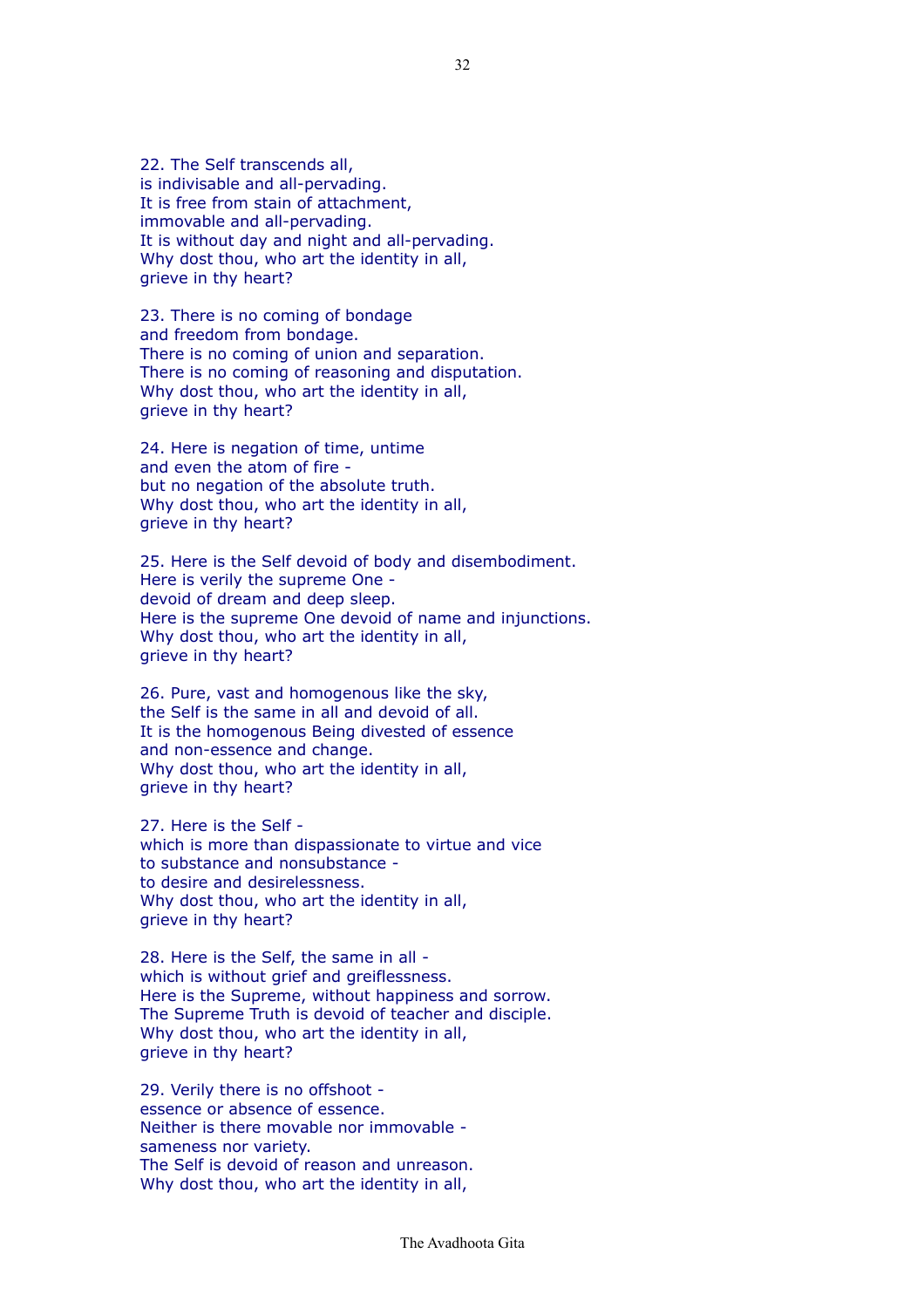grieve in thy heart?

30. Here is the essence the concentration of all essences which is said to be different from ones individual consciousness. To be the instrument of perception of objects is unreal. Why dost thou, who art the identity in all, grieve in thy heart?

31. Since the Vedas have declared variously that this universe made of ether and the like is like a mirage, and since the Self is one indivisable - and the same in all, Why dost thou, who art the identity in all, grieve in thy heart?

32. Where one knows nothing, there is verily no versification. The Supreme and free One pure of thought, absorbed in the consciousness of the homogenous being, prattles about the truth.

#### **Chapter 6**

1. The srutis declare in various ways that this the ether and its like, and we ourselves are like a mirage. If there is only one indivisible, all-comprehensive Absolute how can there be the comparable and comparison?

2. The supreme is without divisibility and in-divisibility. The Supreme is without activity and changeability. If there is only one indivisible, all-comprehensive absolute how can there be worship - how can there be austerity?

3. The mind is verily supreme, undivided all-pervasive and devoid of largeness and smallness. The mind is indeed the indivisible, all-comprehensive absolute. How can we do anything with the mind and speech?

4. The Self is the negation of the distinction between night and day. The Self is the negation of the risen and the not-risen. If there is only one indivisible, all-comprehensive absolute how can there be the Sun., moon and fire?

5. The Self is that from which the distinction of desire and desirelessness of action and inaction are gone. If there is only one indivisible, all-comprehensive absolute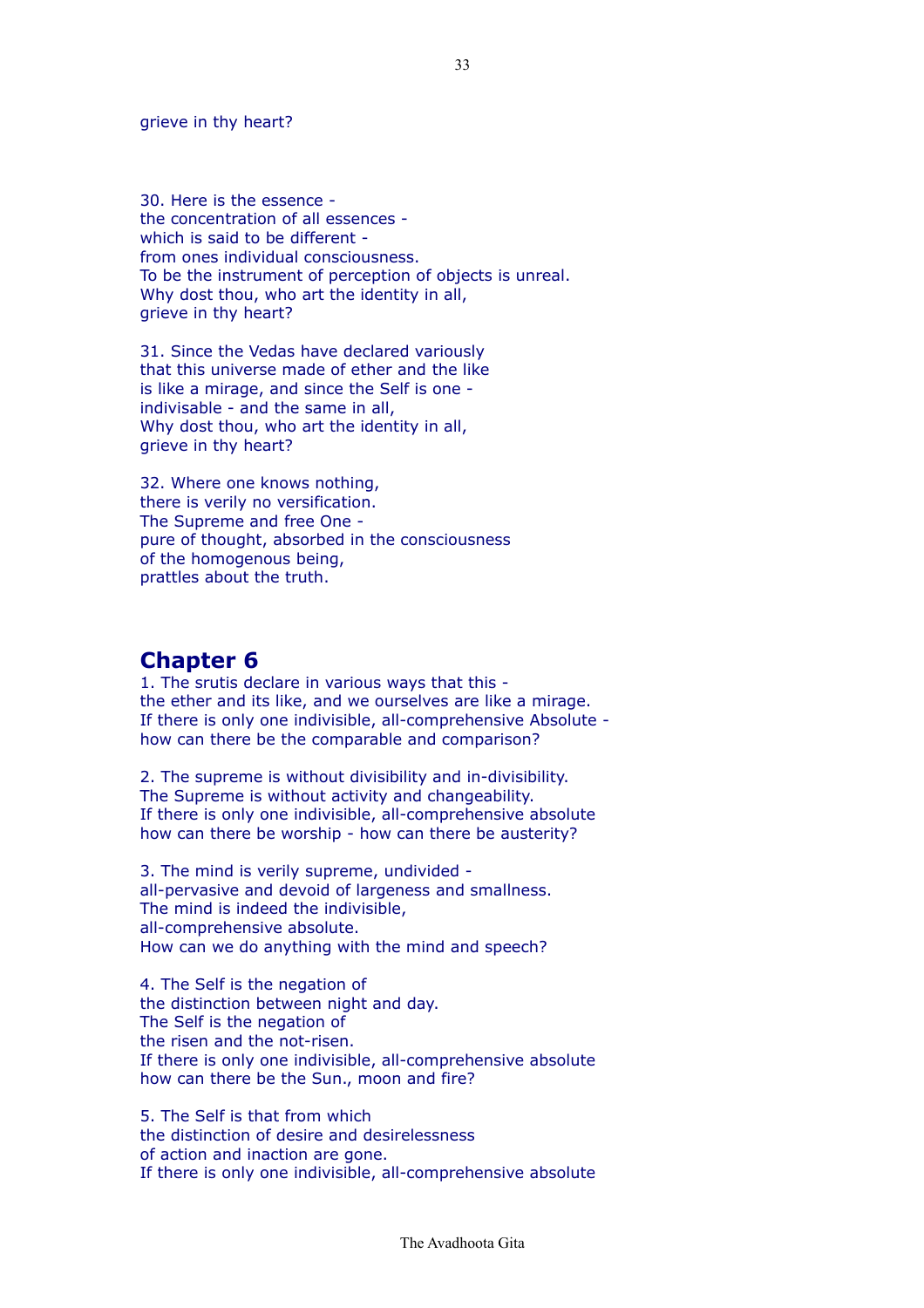how can there be consciousness differentiated by exterior and interior?

6. If the Self is devoid of essence and lack of essence, if it is without void and nonvoid, If there is only one indivisible, all-comprehensive absolute how can there be a first, how can there be a last?

7. If the Self is the negation of difference and nondifference if it is the negation of the knower and the knowable, If there is only one indivisible, all-comprehensive absolute how can there be the third, how can there be the fourth?

8. The spoken and the unspoken are not the truth, the known and the unknown are not the truth. If there is only one indivisible, all-comprehensive absolute how can there be objects, senses, mind and intellect?

9. Ether and air are not the truth; Earth and fire are not the truth. If there is only one indivisible, all-comprehensive absolute how can there be cloud, how can there be water?

10. If the Self is the negation of imagined worlds, if it is the negation of imagined gods, If there is only one indivisible, all-comprehensive absolute how can there be discriminating consciousness of good and evil?

11. The Self is the negation of death and deathlessness. It is the negation of action and inaction. If there is only one indivisible, all-comprehensive absolute how can one speak of coming and going?

12. NO such distinctions exist as prakrti and purusa. There is no difference between cause and effect. If there is only one indivisible, all-comprehensive absolute how can one speak of Self and not-self?

13. There is no coming of the third kind of misery or the second kind of misery due to the gunas. If there is only one indivisible, all-comprehensive absolute how can there be and old man, a young man and in infant?

14. The Supreme is without caste and stage of life without cause and agent. If there is only one indivisible, all-comprehensive absolute how can there be consciousness of the destroyed and the undestroyed?

15. The destroyed and the undestroyed are both false. The born and the unborn are both false. If there is only one indivisible, all-comprehensive absolute how can there be the perishable and the imperishable?

16. The Self is the annihilation of the masculine and the nonmasculine. It is the annihilation of the feminine and the nonfeminine. If there is only one indivisible, all-comprehensive absolute how can there be consciousness of joy and lack of joy?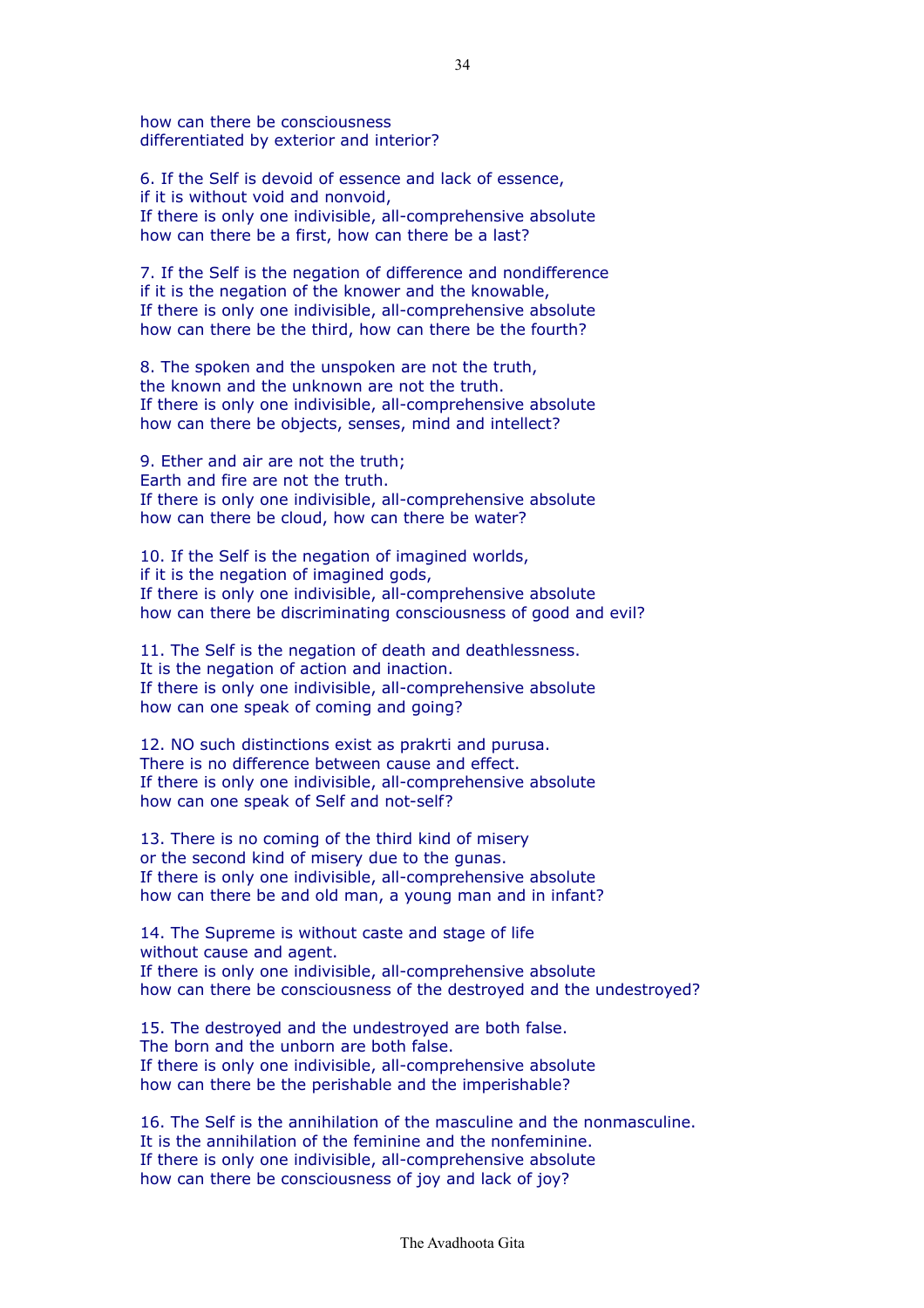17. If the Supreme is free of delusion and sorrow, doubt and grief If there is only one indivisible, all-comprehensive absolute how can there be I and mine?

18. The supreme is the destruction of virtue and vice. It is the destruction of bondage and freedom form bondage. If there is only one indivisible, all-comprehensive absolute How can there be here any consciousness of sorrow and the absence of sorrow?

19. No distinction of sacrificer and sacrifice exists. No distinction of fire and ingredients exists. If there is only one indivisible, all-comprehensive absolute how can there be any fruits of work?

20. The Self is verily free from sorrow and absence of sorrow. The Self is free from pride and the absence of pride. If there is only one indivisible, all-comprehensive absolute how can there be consciousness of attachment and nonattachment?

21. No such change as illusion and freedom from illusion exists. No such change as greed and freedom from greed exists. If there is only one indivisible, all-comprehensive absolute how can there be consciousness of discrimination and lack of discrimination?

22. There are never any "you" and "I". The discrimination of family and race is false. I am indeed the Absolute and the Supreme Truth. In that case how can I make salutation?

23. The Self is that in which

the distinction of teacher and disciple disappears and in which the consideration of instruction also disappears. I am indeed the Absolute and the Supreme Truth. In that case how can i make salutation?

24. There is no imagined division of bodies. There is no imagined division of worlds. I am indeed the Absolute and the Supreme Truth. In that case how can i make salutation?

25. The Self, never endowed with passion or devoid of it, is verily spotless, immovable and pure. I am indeed the Absolute and the Supreme Truth. In that case how can i make salutation?

26. No distinction such as body and bodilessness exists, nor is it true that there is false action. I am indeed the Absolute and the Supreme Truth. In that case how can i make salutation?

27. Where one knows nothing, there is verily no versification. The Supreme One, pure of thought, absorbed in the consciousness of the homogenous being - prattles about the truth.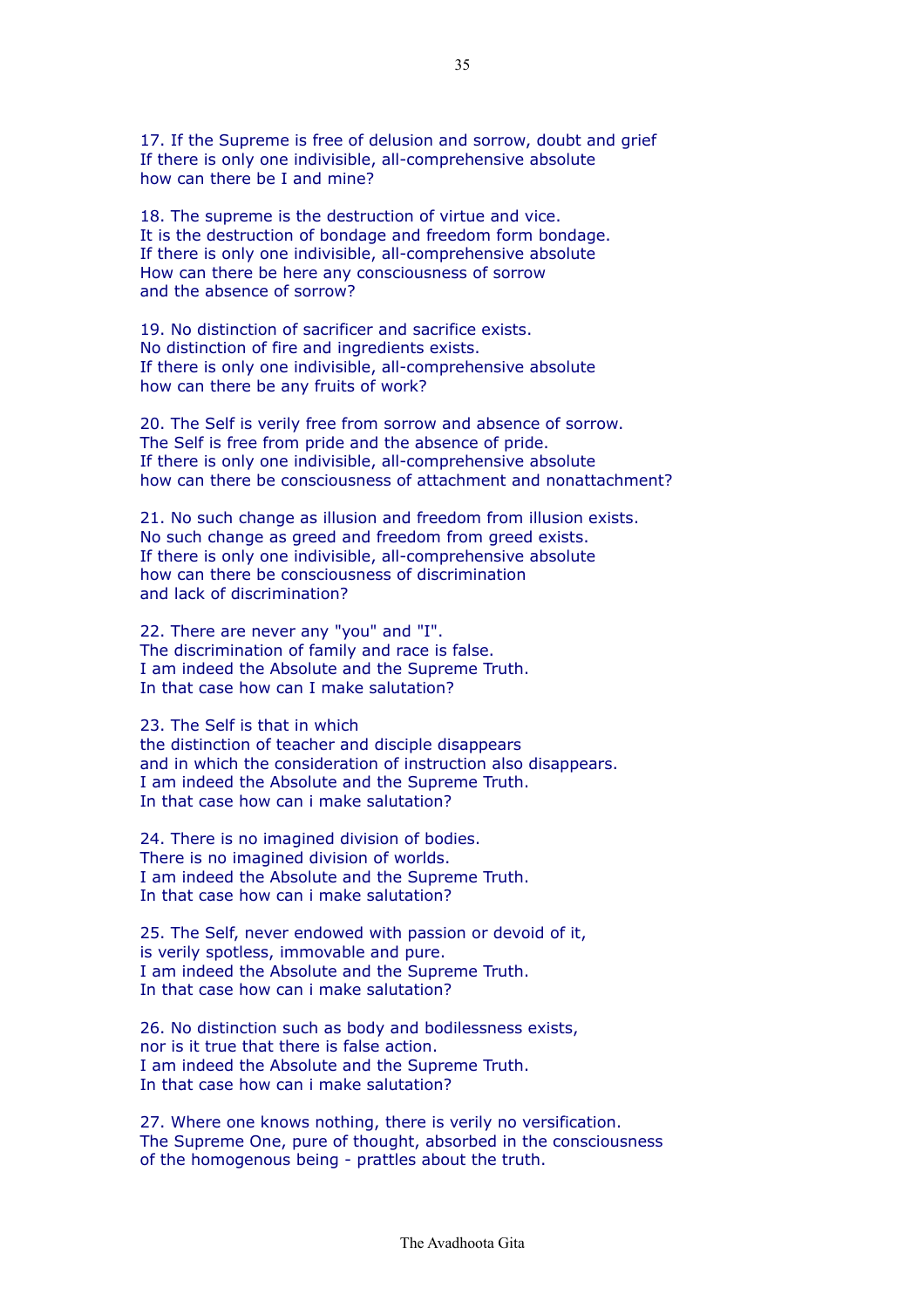### **Chapter 7**

1. The enlightened one nude or clad in a patched garment of rags gathered from roads follows the path which is devoid of virtue and stays in an empty abode absorbed in the pure, stainless homogenous Being.

2. The enlightened one aims at that which is without any mark or marklessness. He is skilful, being devoid of right or wrong. He is the absolute truth, stainless and pure. How can the liberated on engage in discussion and disputation?

3. Free from entrapment in the snares of hope and devoid of purificatory ceremonies, The enlightened one is ever absorbed in the absolute. Thus having renounced all He is the truth, pure and stainless.

4. How can there be any discussion here of the body and disembodiment of attachment and detachment? Here is the truth itself in its spontaneous natural form-pure, immovable like the sky.

5. Where the truth is known, how can there be form and formlessness? Where there is the Supreme, whose form is like the sky, how is perception of any object possible?

6. The Supreme Self is indivisible of the form of the sky. It is the truth, pure and stainless. Thus how can there be here difference and nondifference bondage and freedom from bondage transformation and division?

7. Here is only the Absolute Truth indivisible and the All. How can there be here union, disunion, or pride? If thus there is here only the Supreme the indivisible and the All how can there be here any substance or absence of substance?

8. Here is the absolute Truth indivisible and pure, stainless and the All of the form of the sky. Thus how can there be here association and dissociation?

9. The enlightened one is a yogi devoid yoga and the absence of yoga. He is an enjoyer, devoid of enjoyment and absence of enjoyment. Thus he wanders leisurely, filled with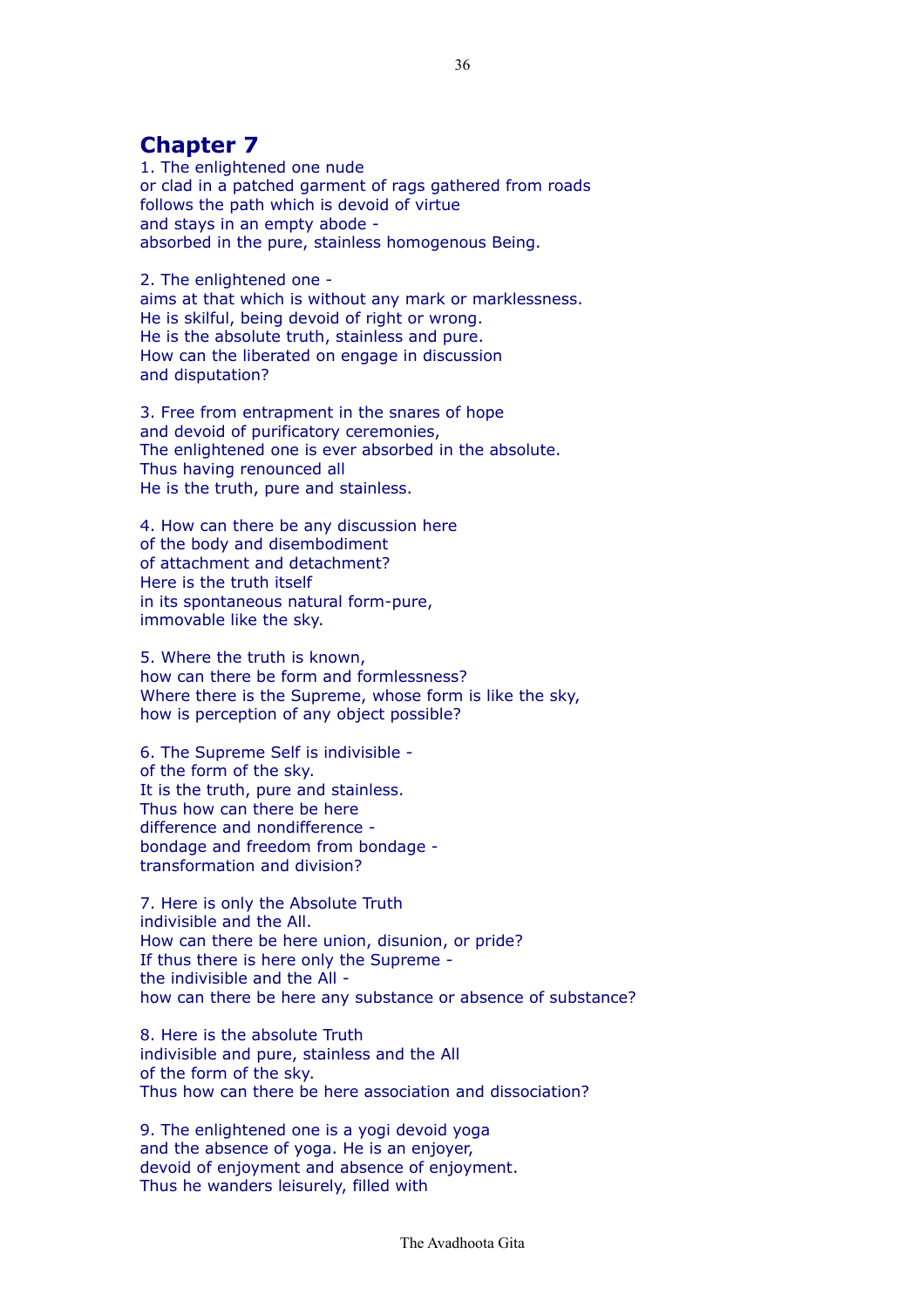the spontaneous joy of his own mind.

10. If the yogi is always related to knowledge and perception, to duality and unity how can he be free here? How can a yogi be natural and free from attachment here? He is the enjoyer of the pure, stainless and homogenous Being.

11. The Self is destruction, devoid of the destroyed and the undestroyed. The Self is the auspicious moment, Devoid of the auspicious and inauspicious time. Thus, how can there be here substance and the absence of substance? The truth which is homogenous is of the form of the sky.

12. Forever divested of all and united to the Self the enlightened one is the All free and devoid of truth. Thus, how can there be here life and death? and how can there be any accomplishment through meditation and lack of mediation?

13. All this is magic, like a mirage in the desert. Only the absolute Self, of indivisible and impenetrable form exists.

14. To all things from the practice of religious laws and duties to liberation, we are completely indifferent. How can we have anything to do with attachment or detachment? Only the learned imagine these things.

15. Where one knows nothing, there is verily no versification. The Supreme One, Pure of thought, absorbed in the consciousness of the homogenous being prattles about the truth.

### **Chapter 8**

1. By making my pilgrimage to Thee Thy all-pervasiveness has been destroyed by me. With my meditation, Thy transcendence of the mind has been destroyed. Thy transcendence of speech has been destroyed by my singing Thy Praise. Ever forgive me these three sins.

2. A sage is one whose intelligence is unsmitten by lusts who is self-controlled, gentle and pure -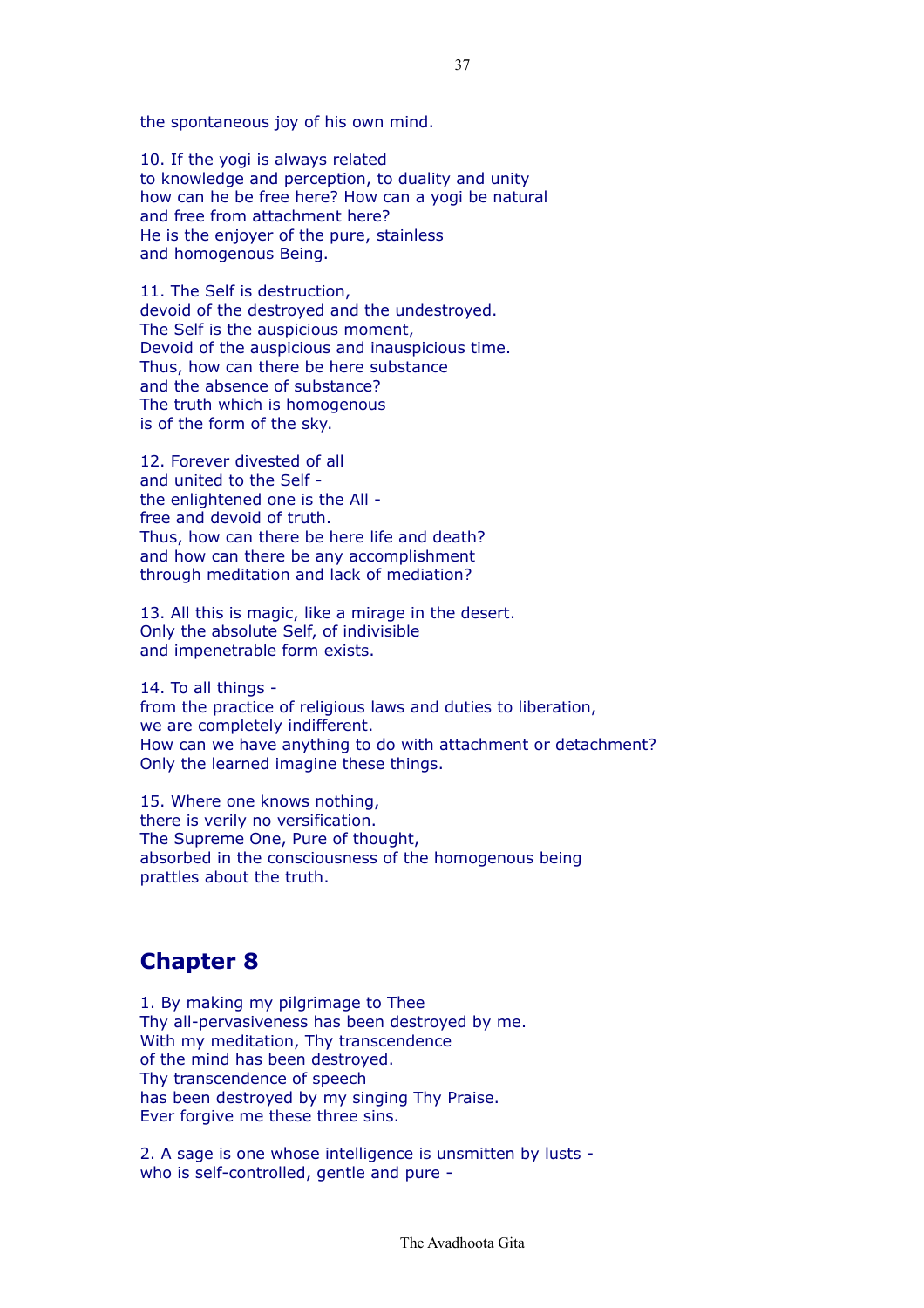who possesses nothing, who is indifferent who eats moderately -is quiet and steady and has taken refuge in me.

3. The sage is vigilant and resolute has a profound mind and has conquered the six bondages; he is not proud, but gives honour to others; he is strong, friendly to all compassionate and wise.

4. The sage is merciful, non-violent and enduring of all. He is pure hearted and is the essence of truth; he is the same to all and beneficent to all.

5. The sign of an Avudhuta should be known by the blessed ones, by those who know the truth of the significance of the letters of the Vedas and who teach Veda and Vedanta.

6. The significance of the letter "A" is that the Avudhuta is free from the bondage of hopes is pure in the beginning, middle and end and dwells ever in joy.

7. The syllable "VA" is indicative of him by whom all desires have been renounced whose speech is wholesome and who dwells in the present.

8. The syllable "DHU" is a sign of him whose limbs are grey with dust whose mind is purifiedwho is free from all diseases and who is released from the practice of concentration and meditation.

9. The syllable "TA" is significant of him by whom the thought of Truth has been made steady who is devoid of all thoughts and efforts and who is free from ignorance and egoism.

10. This Gita or song is composed by Dattatreya Avadhuta who is the embodiment of bliss. Whoever reads or hears it has never any rebirth. One who has realized the Self is never reborn.

Om Tat Sat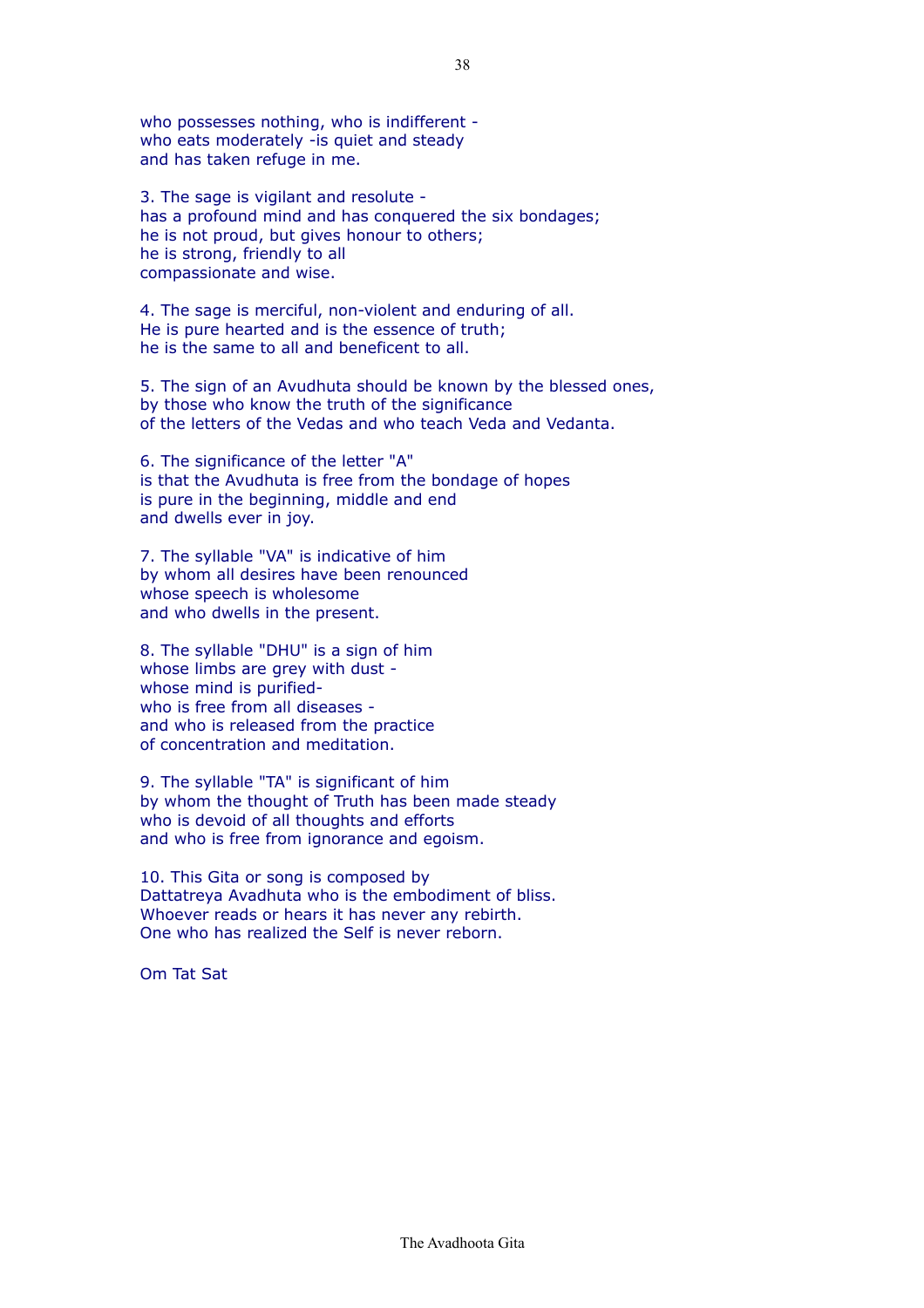#### **Dattaatreya Upanisad - from the Atharvaveda.**

Once Brahma the creator asked Lord Narayana about the efficacy of the taaraka-mantra to which the latter replied:

"Always think of Me and My glory, and be in commune with Me in the attitude 'I am Datta, the great Lord.' Such ones who medidate thus do not swirl in the ver-recurring course of worldly existence."

Accordingly, after meditating on Lord Vishnu (Dattatreya), Brahma said: "Yes. The Brahman that is the infinite and peerless alone remains as the residuum after negation of everything else."

The one-, six-, eight-, twelve-, and sixteen-syllabled mantras of Dattaatreya

The taaraka monosyllable is 'Daam'. He is the haMsa established in all beings. 'Daam' in the lengthened form is the Paramaatman. The six syllabled one is 'Om, Shriim, Hriim, Kliim, Glaum, Draam.

The eight-syllabled one is 'Dram' or 'Draam' and then adding to it the syllables 'Dat, taa, tre, yaa, na, maaH." The portion 'Dattatreya' is of the character of knowledge, existence, and bliss, and that of namah is of full- blown bliss.

The twelve-syllabled formula is 'Om, Aam, Hriim, Krom, ehi Dattatreya svaahaa.' The sixteen-syllabled formula is Om, Aim, Krom, Kliim, Cluum, Hraam, Hriim, Hruum, Saum (nine) and the five syllables constituting Dattaatreyaaya, and the twin syllable svaahaa. The whole formula is 'Om, Aim, Krom, Kliim, Cluum, Hraam, Hriim, Hruum, Saum Dattaatreyaaya svaahaa.'

The anushhtubh-mantra of Dattaatreya

All the portions of the mantra are said to be in the vocative forms right through as 'Dattaatreya Hare Krshna unmataananda-daayaka, digambara, mune, baala, pishaaca, jn~aana saagara.'

The moola-mantra of Dattaatreya

This is then given as:

'OM namo bhagavate Dattaatreyaaya, smarana-maatra-samtushhtaaya

OM salutations unto Lord Dattatreya who is propitiated by remembrance (devotion),

mahaa-bhaya-nirvaanaaya, mahaa-gyaaana-pradaaya, cidaanandaatmane

that is the dispeller of great fears, who bestows the highest character of sentience and bliss

baalonmatta-pishaaca-veshaaya'

who is in the guise of a child, a mad-man, a devil, thus:

mahaa yogine avadhuutaya, anasuuyaananda-vardhanaayatri-putraya

a great yogin, is the enhancer of the bliss of Anasuya (His mother), is the son of the sage Atri,